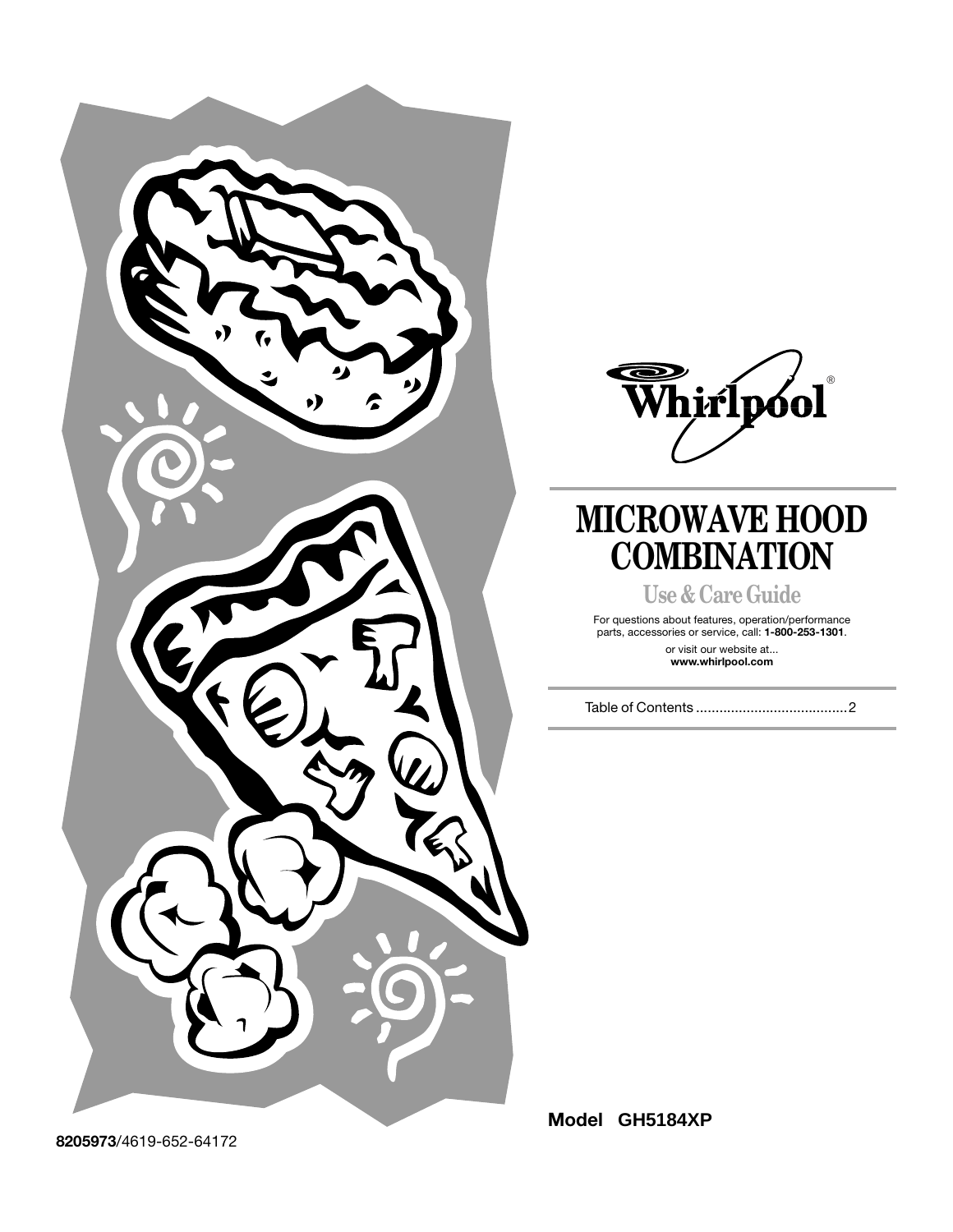## TABLE OF CONTENTS

| Microwave System - ACCUWAVE® Technology5 |  |
|------------------------------------------|--|
|                                          |  |
|                                          |  |
|                                          |  |
|                                          |  |
|                                          |  |
|                                          |  |
|                                          |  |
|                                          |  |
|                                          |  |
|                                          |  |
|                                          |  |
|                                          |  |
|                                          |  |
|                                          |  |
|                                          |  |
|                                          |  |
|                                          |  |
|                                          |  |
|                                          |  |
|                                          |  |
|                                          |  |
|                                          |  |
|                                          |  |
|                                          |  |
|                                          |  |
|                                          |  |
|                                          |  |
|                                          |  |
|                                          |  |
|                                          |  |
|                                          |  |
|                                          |  |
|                                          |  |
|                                          |  |
|                                          |  |
|                                          |  |
|                                          |  |
|                                          |  |
|                                          |  |
|                                          |  |
|                                          |  |
|                                          |  |
|                                          |  |
|                                          |  |
|                                          |  |

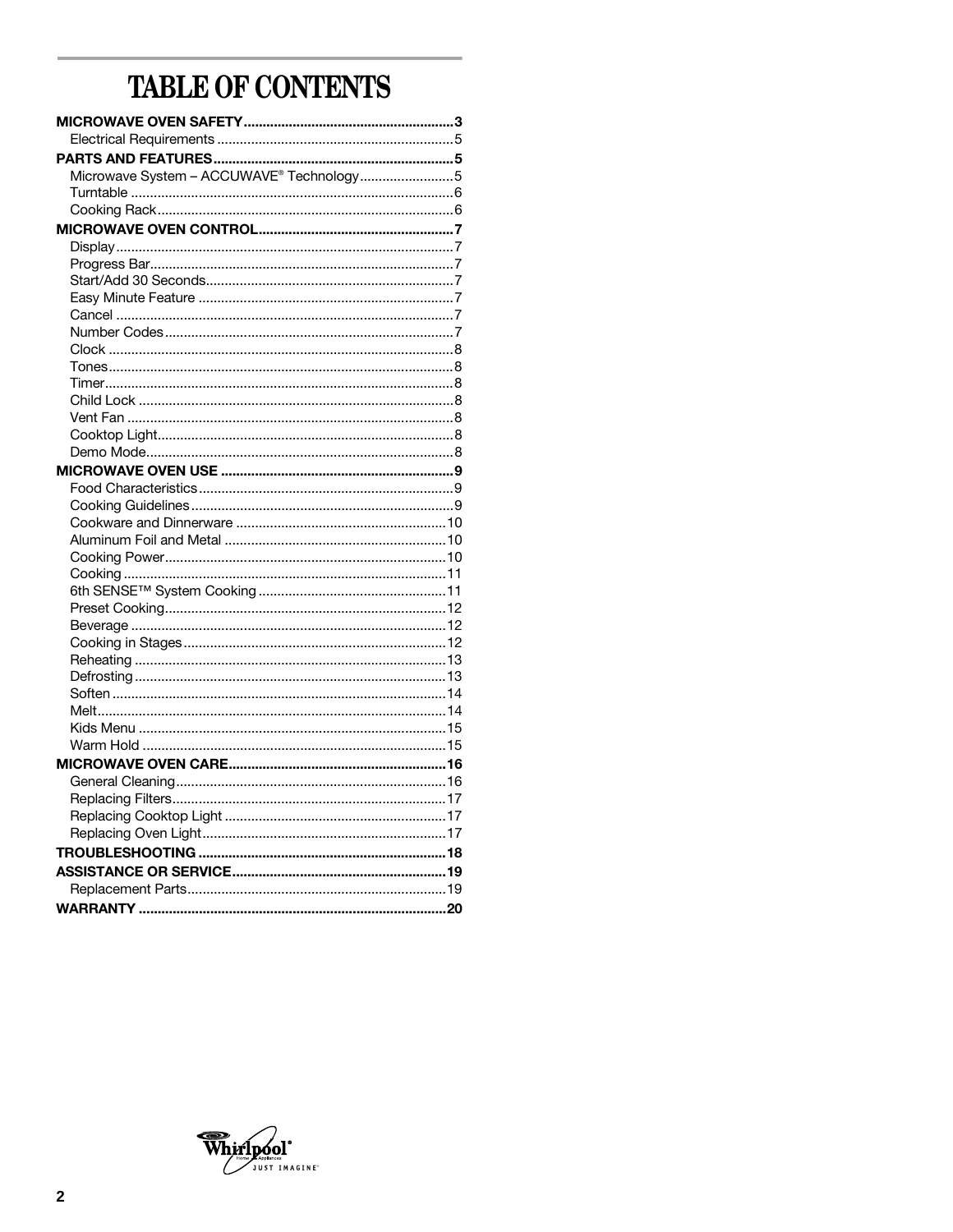## **MICROWAVE OVEN SAFETY**

## **Your safety and the safety of others are very important.**

We have provided many important safety messages in this manual and on your appliance. Always read and obey all safety messages.



This is the safety alert symbol.

This symbol alerts you to potential hazards that can kill or hurt you and others.

All safety messages will follow the safety alert symbol and either the word "DANGER" or "WARNING." These words mean:

# Ë

## **You can be killed or seriously injured if you don't immediately follow instructions.**

**You can be killed or seriously injured if you don't follow instructions.**

All safety messages will tell you what the potential hazard is, tell you how to reduce the chance of injury, and tell you what can happen if the instructions are not followed.

## **IMPORTANT SAFETY INSTRUCTIONS**

When using electrical appliances basic safety precautions should be followed, including the following:

**WARNING:** To reduce the risk of burns, electric shock, fire, injury to persons, or exposure to excessive microwave energy:

- Read all instructions before using the microwave oven.
- Read and follow the specific "PRECAUTIONS TO AVOID POSSIBLE EXPOSURE TO EXCESSIVE MICROWAVE ENERGY" found in this section.
- The microwave oven must be grounded. Connect only to properly grounded outlet. See "GROUNDING INSTRUCTIONS" found in this section and in the provided Installation Instructions.
- Install or locate the microwave oven only in accordance with the provided Installation Instructions.
- Some products such as whole eggs in the shell and sealed containers – for example, closed glass jars – are able to explode and should not be heated in the microwave oven.
- Use the microwave oven only for its intended use as described in this manual. Do not use corrosive chemicals or vapors in the microwave oven. This type of oven is specifically designed to heat, cook, or dry food. It is not designed for industrial or laboratory use.
- As with any appliance, close supervision is necessary when used by children.
- Do not operate the microwave oven if it has a damaged cord or plug, if it is not working properly, or if it has been damaged or dropped.
- The microwave oven should be serviced only by qualified service personnel. Call an authorized service company for examination, repair, or adiustment.
- See door surface cleaning instructions in the "Microwave Oven Care" section.
- To reduce the risk of fire in the oven cavity:
	- Do not overcook food. Carefully attend the microwave oven when paper, plastic, or other combustible materials are placed inside the oven to facilitate cooking.
	- Remove wire twist-ties from paper or plastic bags before placing bags in oven.
	- If materials inside the oven ignite, keep oven door closed, turn oven off, and disconnect the power cord, or shut off power at the fuse or circuit breaker panel.
	- Do not use the cavity for storage purposes. Do not leave paper products, cooking utensils, or food in the cavity when not in use.

## **SAVE THESE INSTRUCTIONS**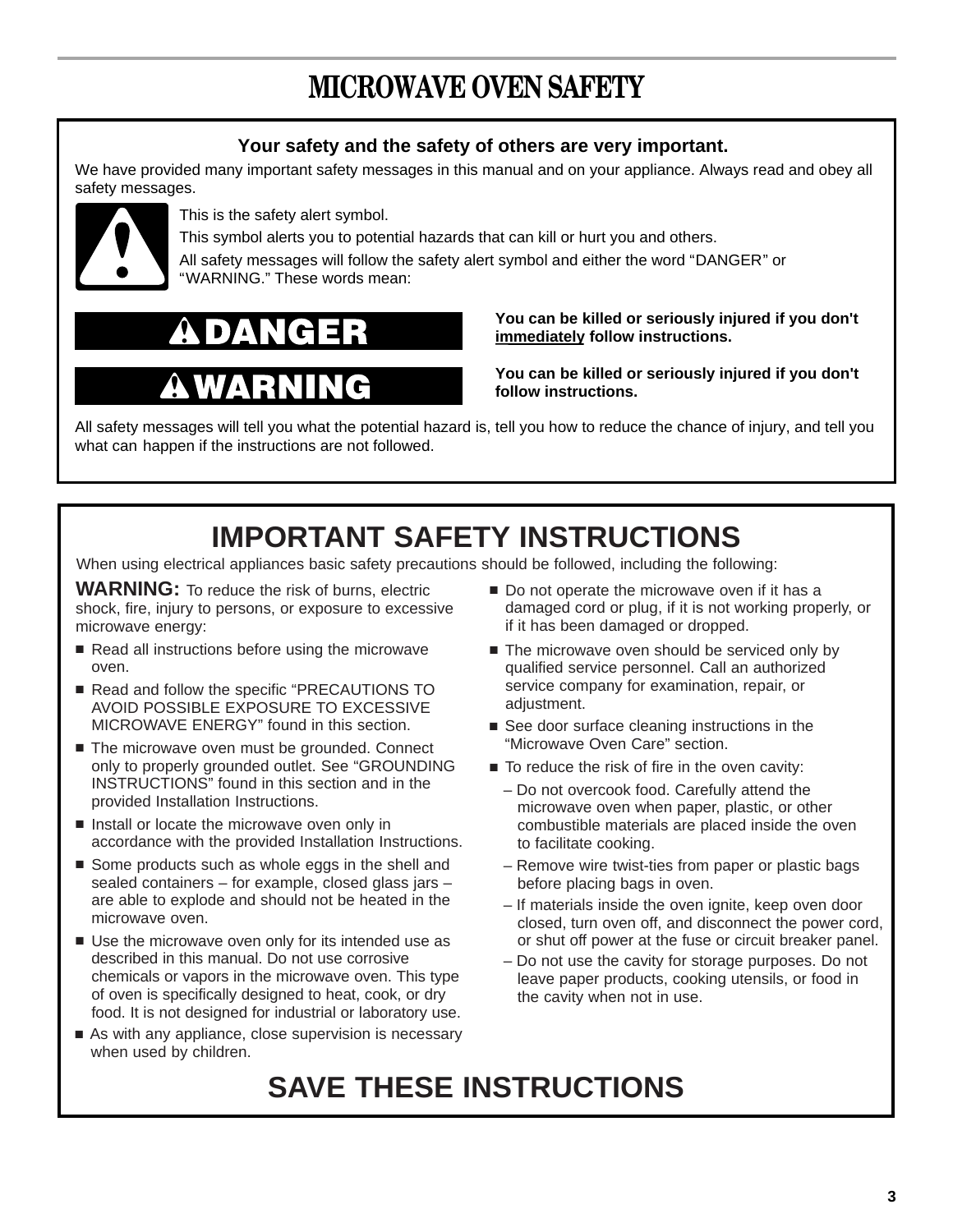## **IMPORTANT SAFETY INSTRUCTIONS**

■ Liquids, such as water, coffee, or tea are able to be overheated beyond the boiling point without appearing to be boiling. Visible bubbling or boiling when the container is removed from the microwave oven is not always present. THIS COULD RESULT IN VERY HOT LIQUIDS SUDDENLY BOILING OVER WHEN THE CONTAINER IS DISTURBED OR A SPOON OR OTHER UTENSIL IS INSERTED INTO THE LIQUID.

To reduce the risk of injury to persons:

- Do not overheat the liquid.
- Stir the liquid both before and halfway through heating it.
- Do not use straight-sided containers with narrow necks.
- After heating, allow the container to stand in the microwave oven for a short time before removing the container.
- Use extreme care when inserting a spoon or other utensil into the container.
- Suitable for use above both gas and electric cooking equipment.
- Intended to be used above ranges with maximum width of 36 inches.
- Clean Ventilating Hoods Frequently Grease should not be allowed to accumulate on hood or filter.
- Oversized foods or oversized metal utensils should not Do not mount over a sink. be inserted in the microwave oven as they may create a fire or risk of electric shock.
- Do not clean with metal scouring pads. Pieces can burn off the pad and touch electrical parts involving a risk of electric shock.
- Do not use paper products when appliance is operated in the "PAN BROWN" mode (on models with this feature).
- Do not store any materials, other than manufacturer's recommended accessories, in this oven when not in use.
- Do not store anything directly on top of the microwave oven when the microwave oven is in operation.
- When flaming foods under the hood, turn the fan on.
- Use care when cleaning the vent-hood filter. Corrosive cleaning agents, such as lye-based oven cleaners, may damage the filter.
- Do not cover or block any openings on the microwave oven.
- Do not store this microwave oven outdoors. Do not use the microwave oven near water - for example, near a kitchen sink, in a wet basement, or near a swimming pool, or similar locations.
- Do not immerse cord or plug in water.
- Keep cord away from heated surfaces.
- Do not let cord hang over edge of table or counter.
- Do not mount over a sink.
- Do not cover racks or any other part of the oven with metal foil. This will cause overheating of the oven.

## **SAVE THESE INSTRUCTIONS**

## **PRECAUTIONS TO AVOID POSSIBLE EXPOSURE TO EXCESSIVE MICROWAVE ENERGY**

- **(a)** Do not attempt to operate this oven with the door open since open-door operation can result in harmful exposure to microwave energy. It is important not to defeat or tamper with the safety interlocks.
- **(b)** Do not place any object between the oven front face and the door or allow soil or cleaner residue to accumulate on sealing surfaces.
- **(c)** Do not operate the oven if it is damaged. It is particularly important that the oven door close properly and that there is no damage to the:
	- (1) Door (bent),
	- (2) Hinges and latches (broken or loosened),
	- (3) Door seals and sealing surfaces.
- **(d)** The oven should not be adjusted or repaired by anyone except properly qualified service personnel.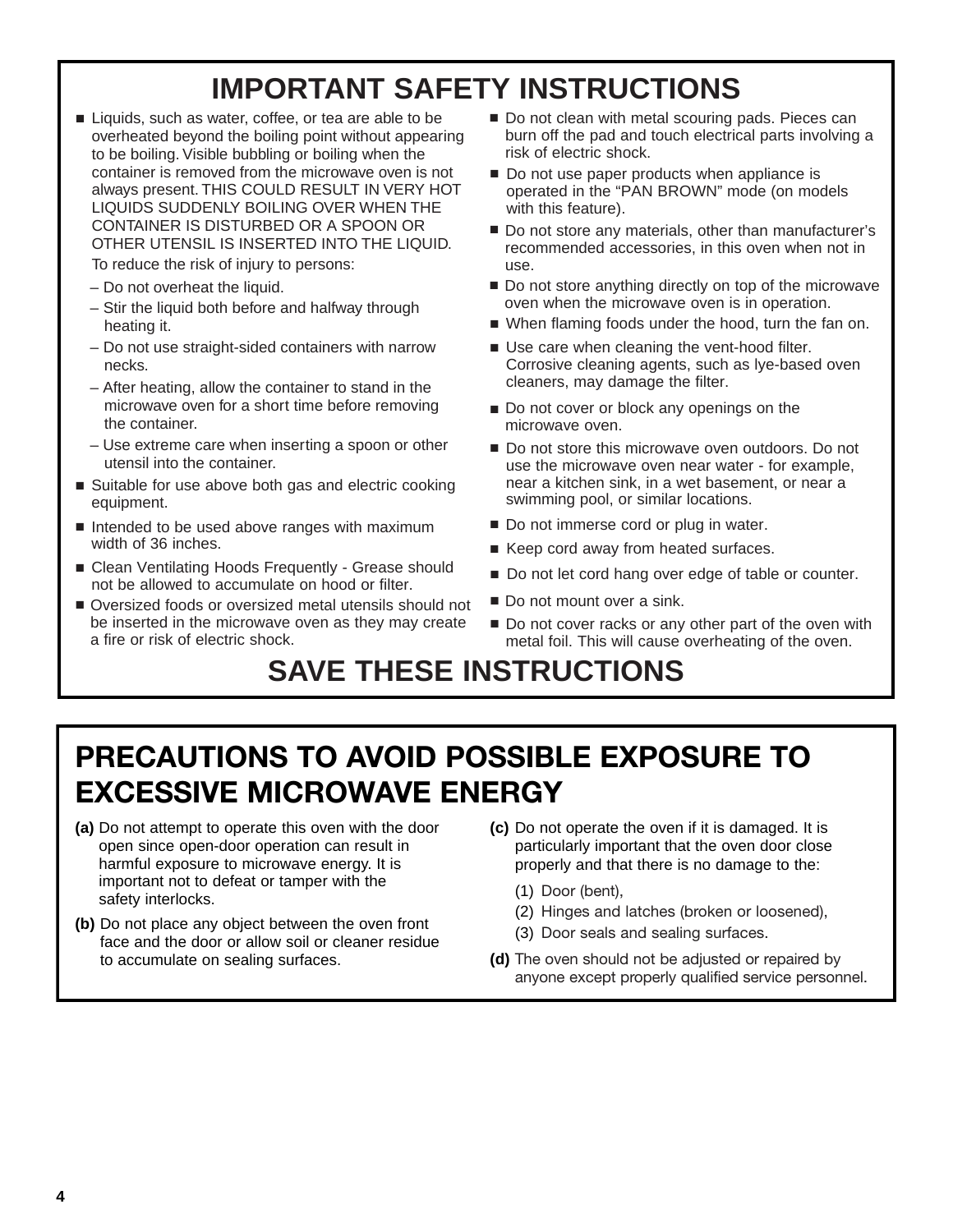

**Do not use an adapter.**

**Do not use an extension cord.**

**Failure to follow these instructions can result in death, fire, or electrical shock.**

Observe all governing codes and ordinances. A 120 Volt, 60 Hz, AC only, 15- or 20-amp fused electrical supply is required. (A time-delay fuse or circuit breaker is recommended.) It is recommended that a separate circuit serving only this appliance be provided.

## **GROUNDING INSTRUCTIONS**

## ■ **For all cord connected appliances:**

 The microwave oven must be grounded. In the event of an electrical short circuit, grounding reduces the risk of electric shock by providing an escape wire for the electric current. The microwave oven is equipped with a cord having a grounding wire with a grounding plug. The plug must be plugged into an outlet that is properly installed and grounded.

**WARNING:** Improper use of the grounding plug can result in a risk of electric shock. Consult a qualified electrician or serviceman if the grounding instructions are not completely understood, or if doubt exists as to whether the microwave oven is properly grounded.

Do not use an extension cord. If the power supply cord is too short, have a qualified electrician or serviceman install an outlet near the microwave oven.

## ■ For a permanently connected appliance:

 This appliance must be connected to a grounded, metallic, permanent wiring system, or an equipment grounding conductor should be run with the circuit conductors and connected to the equipment grounding terminal or lead on the appliance.

## **SAVE THESE INSTRUCTIONS**

This device complies with Part 18 of the FCC Rules.

## **PARTS AND FEATURES**

This manual may cover several different models. The model you have purchased may have some or all of the features shown here. The appearance of your particular model may differ slightly from the illustrations in this manual.



- *A. Model and Serial Number Plate*
- *B. Microwave Inlet Cover*
- *C. Microwave Oven Light*
- *D. Vent Grille*
- *E. Control Panel*

*F. Metal Shielded Window*

*G. Cooktop Light*

- *H. Cooking Guide Label*
- *I. Charcoal and Grease Filters (shipped in oven cavity)*
- *J. Cooking Rack*

*Parts and Features not shown: Turntable*

## **Microwave System – ACCUWAVE® Technology**

The microwave system delivers a constant stream of microwave power – true high, medium and low power.

Typically, microwave ovens operate on HIGH power only. For example, to achieve a 50% power level ("medium") in a typical microwave oven, the oven operates 50% of the time at HIGH power and 50% of the time OFF.

In contrast, microwave ovens utilizing this microwave system deliver the selected power level continuously. This constant stream of microwave power helps to minimize overcooking of foods and messy food spatters.

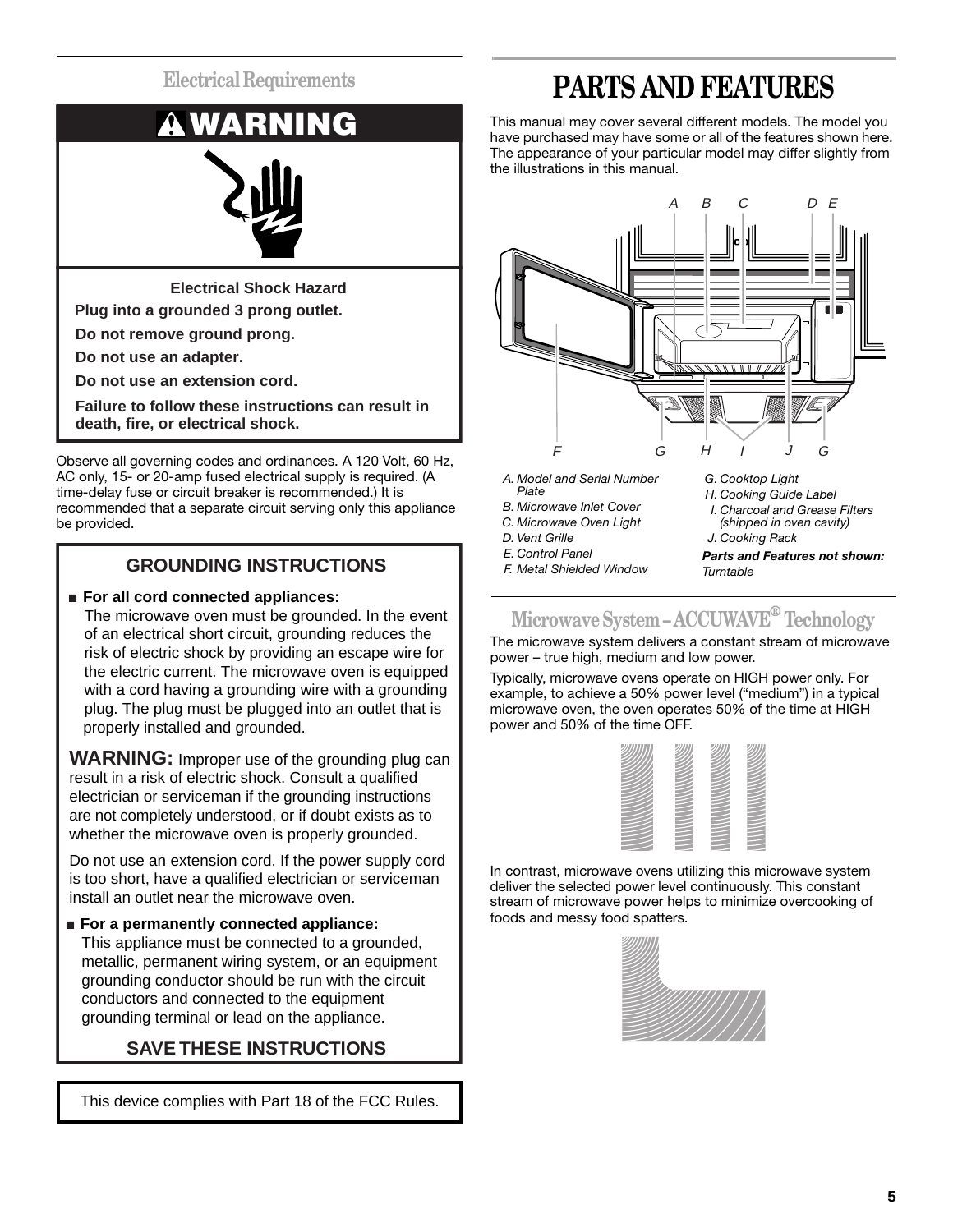## **Sensor Cooking**

The microwave system features the 6th SENSE™ cooking system. A humidity sensor in the oven cavity detects moisture and humidity emitted from food as it heats. The sensor adjusts cooking times to various types and amounts of food. Sensor cooking takes the guesswork out of microwave cooking.



The turntable can rotate in either direction to help cook food more evenly. Do not operate the oven without the turntable in place. See "Assistance or Service" to reorder any of the parts.

#### **To Install:**

- **1.** Remove tape from the hub.
- **2.** Place the support on the oven cavity bottom.
- **3.** Place the turntable on the support.

Fit the raised, curved lines in the center of the turntable bottom between the three spokes of the hub. The rollers on the support should fit inside the turntable bottom ridge.

## **Turning Off the Turntable**

The turntable can be turned off (except during an auto function). This is helpful when cooking with plates that are larger than the turntable or when cooking with two 10¼" (26 cm) plates that are side by side.

**To Turn Off:** Touch TURNTABLE ON-OFF. A "turntable off" icon will appear in the display. The turntable will turn back on automatically when cooking is over or CANCEL is touched.

## **Cooking Rack**

The cooking rack is ideal for two-level cooking. It provides extra cavity space for cooking 2 or more containers at the same time. Insert the rack securely into the rack supports on the side walls of the oven. See "Assistance or Service" section to reorder rack.



- Rack will become hot. Always use oven mitts or pot holders when handling.
- Do not allow the rack to touch the inside cavity walls, ceiling or floor.
- Do not store the rack in the oven. Damage to the oven could result if someone accidentally turns on the oven.
- Use the rack only when cooking on two levels.
- Do not use metal cookware, utensils, or a browning dish with the rack.
- Do not let food container on rack touch the top or sides of the oven.
- Do not place popcorn bags on rack.
- Do not cook food directly on the rack. Always use a microwave-safe container.
- The rack is designed specifically for this oven. Do not attempt to use any other rack in this oven.
- Clean rack supports often (see "General Cleaning" section). Damage to the oven could result due to soil buildup.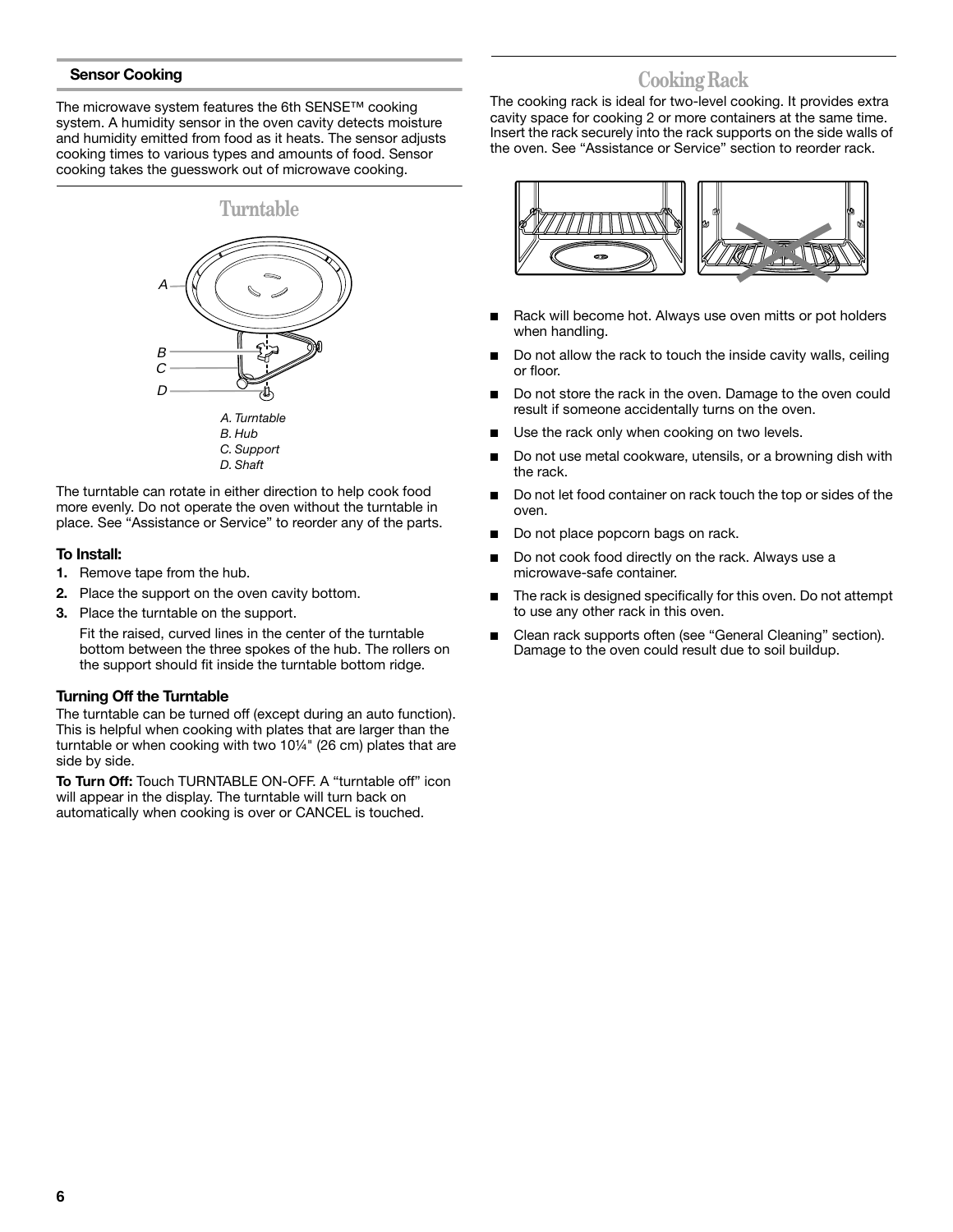## **MICROWAVE OVEN CONTROL**



## **Display**

When power is first supplied to the microwave oven, a ":" will blink on the display. Touch CANCEL to stop the blinking. If the ":" blinks on the display at any other time, a power failure has occurred. Touch CANCEL and reset the clock if needed.

If "RETRY" blinks on the display for 1 second, an invalid value has been entered. Retry your entry.

When the microwave oven is in use, the display shows cooking power, quantities, weights and/or prompts. When the microwave oven is not in use, the display shows the time of day or Timer countdown.



The progress bar is a visual picture of the estimated running time of a cooking cycle. It will appear during all cook cycles except Warm Hold. The lines in each of the segments will light from left to right as the time nears the end. When all 15 lines (all 3 segments) are lit, the cooking cycle is complete.

## **Start/Add 30 Seconds**

The START control shares function with the Add 30 Seconds feature. The START pad will start any function. If not touched within 5 seconds after touching a pad, "START?" will appear on the display as a reminder. If not touched within 5 minutes after touching a pad, the display will return to the time of day mode and the programmed function will be canceled.

If cooking is interrupted, touching the START will resume the preset cycle.

The ADD 30 SEC. control starts the oven at 100% power for 30 seconds, and adds 30 seconds of cook time with each additional touch of the control. Once cooking begins, cook power or cook time may be changed manually by touching the appropriate display area and entering the new setting.

## **Easy Minute Feature**

The numerical pads 1-5 share function with the Easy Minute controls. When one of these controls is touched (while no function is operating), the oven will begin cooking at high power for 1-5 minutes, depending on which pad is touched. After cooking begins, the Easy Minute controls return to their normal numerical pad function.

## **Cancel**

The CANCEL pad stops most functions except for the Timer, Child Lock and Demo Mode.

The microwave oven will also turn off when the door is opened. Close the door and touch START control to resume the cycle. A sensor cooking cycle may not be resumed if interrupted by opening the door.

## **Number Codes**

The microwave oven is preset with shortcut number codes. A number code includes one or more of the following: cooking power, cook time and food quantity or weight. See the charts in the "Cooking" and/or "Reheating" sections for additional information.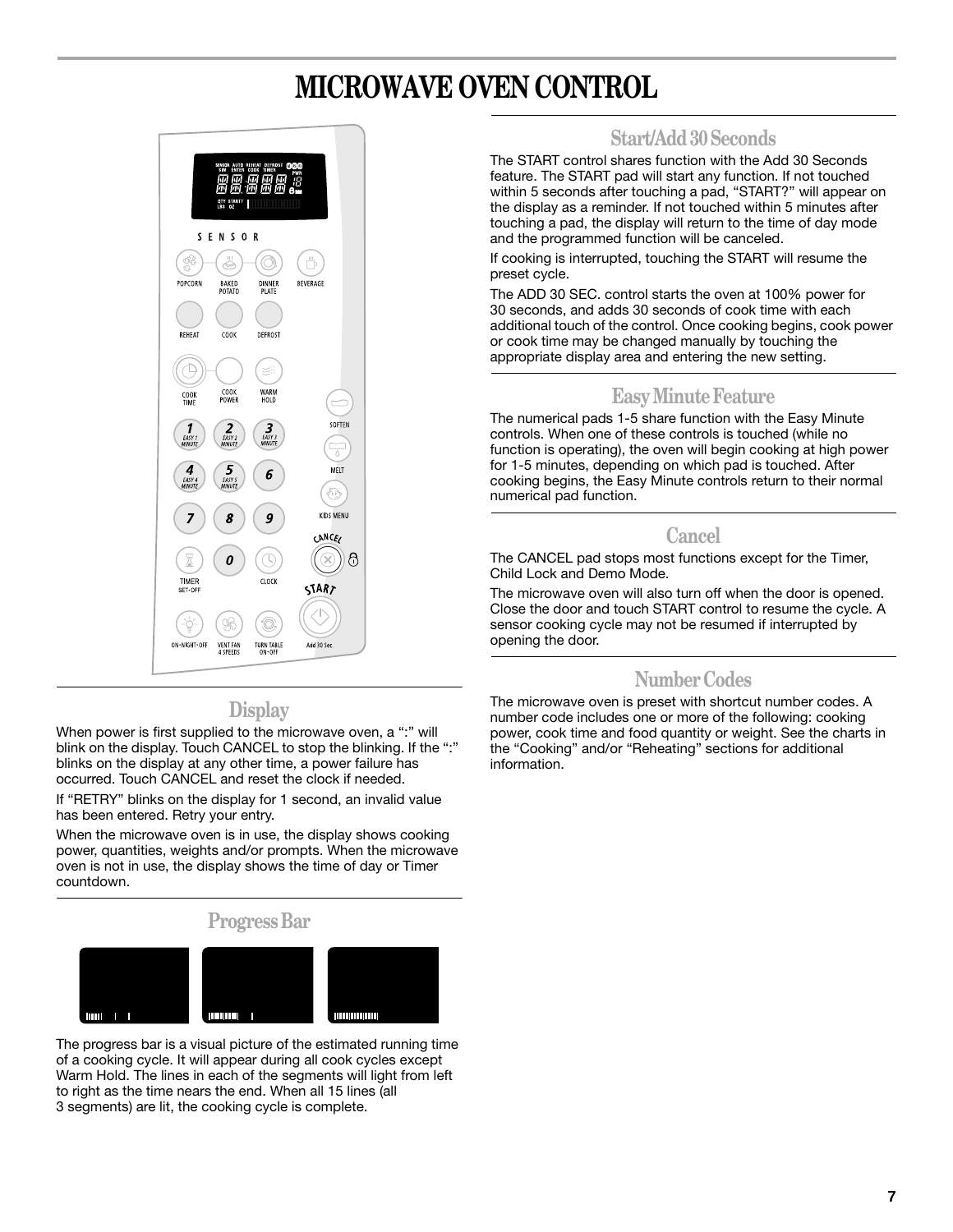## **Clock**

This is a 12-hour clock and does not show a.m. or p.m.

## **To Set:**

- The microwave oven and timer must be off.
- **1.** Touch CLOCK.
- **2.** Touch the number pads to set the time of day.
- **3.** Touch CLOCK or START.

## **To Remove:**

- **1.** Touch CLOCK.
- **2.** Touch 0.
- **3.** Touch CLOCK.

The time will disappear, and ":" will appear on the display.

**Tones**

Tones are audible signals, indicating the following:

## **One tone**

- Valid entry (short tone)
- End of Timer countdown (long tone)

#### **Two tones**

- Reminder, repeat each minute after the end-of-cycle tones
- End of stage in multistage cooking
- Hidden feature has been entered or exited

## **Three tones**

■ Invalid entry

## **Four tones**

End of cycle

**To Turn Off/On Valid Entry Tones:** Touch and hold the number pad "1" for 5 seconds until 2 tones sound. Repeat to turn tones back on.

**To Turn Off/On All Tones:** Touch and hold the number pad "2" for 5 seconds until 2 tones sound. Repeat to turn tones back on.

## **Timer**

The Timer can be set in minutes and seconds, up to 99 minutes 99 seconds and counts down the set time.

**NOTE:** The Timer does not start or stop the microwave oven.

When the Timer is in use, the microwave oven can also operate. To see the countdown for 5 seconds when the microwave oven is in use, touch TIMER SET-OFF.

## **To Set:**

**1.** Touch TIMER SET-OFF.

If no action is taken after 1 minute, the display will return to the time of day mode.

**2.** Touch the number pads to set the length of time.

**3.** Touch TIMER SET-OFF or START.

If not touched within 5 seconds, "START?" will appear on the display. If not touched within 1 minute, the display will return to the time of day mode and the programmed function will be canceled.

When the set time ends, "END" will appear on the display and 1 tone will sound.

Remember, touching CANCEL while a cook function is active in the display will cancel the cook function, not the Timer.

**4.** Touch TIMER SET-OFF at any time to cancel the Timer.

The length of time can be changed during the countdown by repeating the above steps.

## **Child Lock**

The Child Lock shuts down the control panel pads to prevent unintended use of the microwave oven.

When the control is locked, only the Vent Fan and Light pads will function.

**To Lock/Unlock Control:** The microwave oven and Timer must be off. Touch and hold CANCEL for 5 seconds until 2 tones sound and a lock icon appears on the display. Repeat to unlock and remove the lock icon from display.

## **Vent Fan**

The vent fan has 4 speeds ranging from 4 (fastest) to 1 (slowest). Zero (0) is off.

To protect the microwave oven, if the temperature from the range or cooktop below the microwave oven gets too hot, the vent fan will automatically turn on at speed 4. It may stay on for up to 1 hour to cool the microwave oven. When this occurs, the Vent Fan pad will not function.

**To Turn Vent Fan On/Off:** Repeatedly touch the VENT FAN 4 SPEEDS pad to cycle through the four speeds 4, 3, 2 and 1 and off, 0. "FAN" and the selected number will appear on the display for 2 seconds.

## **Cooktop Light**

The cooktop light has 3 settings: on, night and off. **To Turn On/Night/Off:** Touch LIGHT ON-NIGHT-OFF repeatedly to cycle through settings.

## **Demo Mode**

The Demo Mode is ideal for learning how to use the microwave oven. When set, functions can be entered without actually turning on the magnetron. The microwave oven light will come on, the fan will run and, if on, the turntable will rotate.

**To Turn On/Off:** The microwave oven and Timer must be off. Touch and hold TIMER SET-OFF for 5 seconds until 2 tones sound and "d" appears on the display. Repeat to turn off and remove "d" from the display.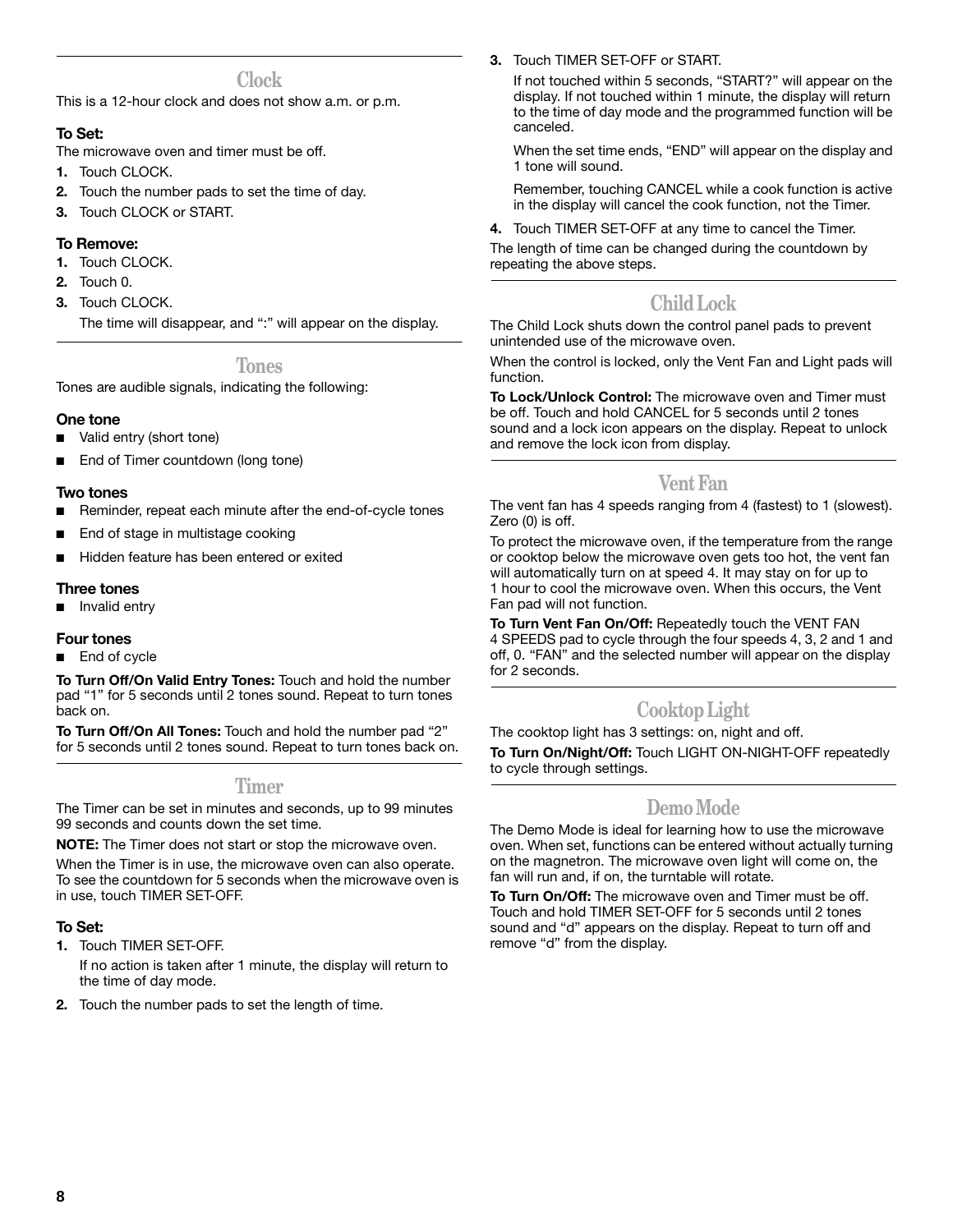## **MICROWAVE OVEN USE**

A magnetron in the oven produces microwaves which reflect off the metal floor, walls and ceiling and pass through the turntable and appropriate cookware to the food. Microwaves are attracted to and absorbed by fat, sugar and water molecules in the food, causing them to move, producing friction and heat which cooks the food.

- Do not lean on or allow children to swing on the oven door.
- Do not operate microwave oven when it is empty.
- The turntable must be in place and correct side up when oven is in use. Do not use if turntable is chipped or broken. See "Assistance or Service" section to reorder.
- Baby bottles and baby food jars should not be heated in the oven.
- Clothes, flowers, fruit, herbs, wood, gourds, paper, including brown paper bags and newspaper should not be dried in the oven.
- Do not use the microwave oven for canning, sterilizing or deep frying. The oven cannot maintain appropriate temperatures.
- Paraffin wax will not melt in the oven because it does not absorb microwaves.
- Use oven mitts or pot holders when removing containers from oven.
- Do not overcook potatoes. At the end of the recommended cook time, potatoes should be slightly firm. Let potatoes stand for 5 minutes. They will finish cooking while standing.
- Do not cook or reheat whole eggs inside the shell. Steam buildup in whole eggs may cause them to burst. Cover poached eggs and allow a standing time.

## **Food Characteristics**

When microwave cooking, the amount, size and shape, starting temperature, composition and density of the food affect cooking results.

## **Amount of Food**

The more food heated at once, the longer the cook time. Check for doneness and add small increments of time if necessary.

## **Size and Shape**

Smaller pieces of food will cook more quickly than larger pieces, and uniformly shaped foods cook more evenly than irregularly shaped food.

## **Starting Temperature**

Room temperature foods will heat faster than refrigerated foods, and refrigerated foods will heat faster than frozen foods.

#### **Composition and Density**

Foods high in fat and sugar will reach a higher temperature and heat faster than other foods. Heavy, dense foods, such as meat and potatoes, require a longer cook time than the same size of a light, porous food, such as cake.

## **Cooking Guidelines**

#### **Covering**

Covering food helps retain moisture, shorten cook time and reduce spattering. Use the lid supplied with cookware. If a lid is not available, wax paper, paper towels or plastic wrap approved for microwave ovens may be used. Plastic wrap should be turned back at one corner to provide an opening to vent steam. Condensation on the door and cavity surfaces is normal during heavy cooking.

#### **Stirring and Turning**

Stirring and turning redistributes heat evenly to avoid overcooking the outer edges of food. Stir from outside to center. If possible, turn food over from bottom to top.

#### **Arranging**

If heating irregularly shaped or different sized foods, the thinner parts and smaller sizes should be arranged toward the center. If cooking several items of the same size and shape, place them in a ring pattern, leaving the center of the ring empty.

#### **Piercing**

Before heating, use a fork or small knife to pierce or prick foods that have a skin or membrane, such as potatoes, egg yolks, chicken livers, hot dogs, and sausage. Prick in several places to allow steam to vent.

#### **Shielding**

Use small, flat pieces of aluminum foil to shield the thin pieces of irregularly shaped foods, bones and foods such as chicken wings, leg tips and fish tail. See "Aluminum Foil and Metal" first.

#### **Standing Time**

Food will continue to cook by the natural conduction of heat even after the microwave cycle ends. The length of standing time depends on the volume and density of the food.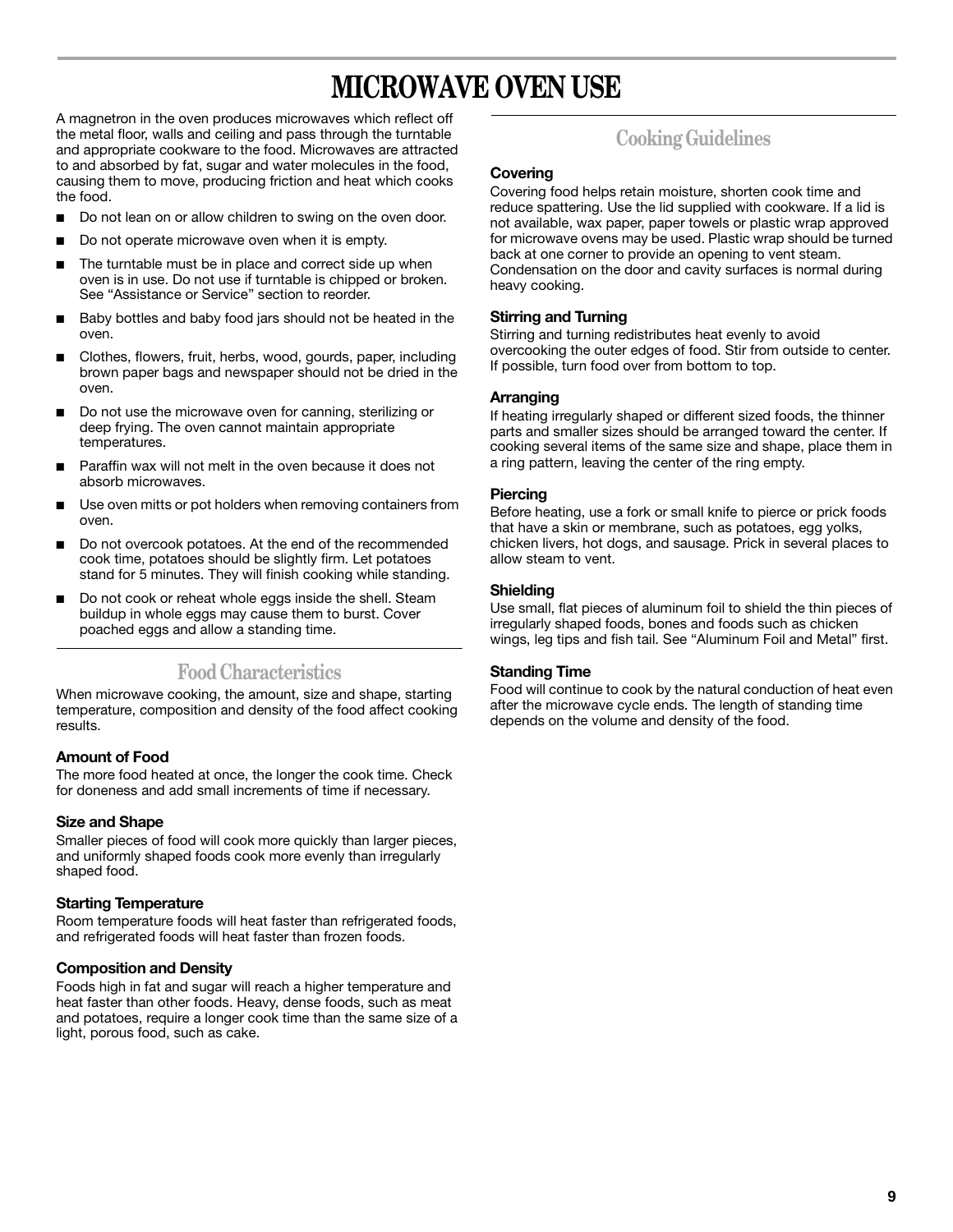## **Cookware and Dinnerware**

Cookware and dinnerware must fit on the turntable. Always use oven mitts or pot holders when handling because any dish may become hot from heat transferred from the food. Do not use cookware and dinnerware with gold or silver trim. Use the following chart as a guide, then test before using.

| <b>MATERIAL</b>                                              | <b>RECOMMENDATIONS</b>                                                                                              |
|--------------------------------------------------------------|---------------------------------------------------------------------------------------------------------------------|
| Aluminum Foil,<br>Metal                                      | See "Aluminum Foil and Metal" section.                                                                              |
| <b>Browning Dish</b>                                         | Bottom must be at least $\frac{3}{16}$ in. (5 mm)<br>above the turntable. Follow manufacturer's<br>recommendations. |
| Ceramic Glass,<br>Glass                                      | Acceptable for use.                                                                                                 |
| China,<br>Farthenware                                        | Follow manufacturer's recommendations.                                                                              |
| Melamine                                                     | Follow manufacturer's recommendations.                                                                              |
| Paper Towels,<br>Dinnerware.<br>Napkins                      | Use nonrecycled and those approved by<br>the manufacturer for microwave oven use.                                   |
| Plastic Wraps,<br>Bags, Covers,<br>Dinnerware,<br>Containers | Use those approved by the manufacturer<br>for microwave oven use.                                                   |
| Pottery and Clay                                             | Follow manufacturer's recommendations.                                                                              |
| Styrofoam*                                                   | Do not use in oven.                                                                                                 |
| Straw, Wicker,<br>Wooden<br>Containers                       | Do not use in oven.                                                                                                 |
| Wax Paper                                                    | Acceptable for use.                                                                                                 |

## **To Test Cookware or Dinnerware for Microwave Use:**

- **1.** Put cookware or dinnerware in oven with 1 cup (250 mL) of water beside it.
- **2.** Cook at 100% cooking power for 1 minute.

Do not use cookware or dinnerware if it becomes hot and the water stays cool.

## **Aluminum Foil and Metal**

Always use oven mitts or pot holders when removing dishes from the microwave oven.

Aluminum foil and some metal can be used in the oven. If not used properly, arcing (a blue flash of light) can occur and cause damage to the oven.

## **OK for Use**

Racks and bakeware supplied with the oven (on some models), aluminum foil for shielding, and approved meat thermometers may be used with the following guidelines:

- Do not allow aluminum foil or metal to touch the inside cavity walls, ceiling or floor.
- Always use the turntable.
- Do not allow contact with another metal object during cooking.

#### **Do Not Use**

Metal cookware and bakeware, gold, silver, pewter, nonapproved meat thermometers, skewers, twist ties, foil liners such as sandwich wrappers, staples and objects with gold or silver trim or a metallic glaze should not be used in the oven.

## **Cooking Power**

Many recipes for microwave cooking specify which cooking power to use by percent, name or number. For example, 70%=7=Medium-High.

Use the following chart as a general guide for the suggested cooking power of specific foods.

| <b>PERCENT/</b><br><b>NAME</b>  | <b>NUMBER</b> | USE                                                                                                                          |
|---------------------------------|---------------|------------------------------------------------------------------------------------------------------------------------------|
| 100%, High<br>(default setting) | 10            | Quick heating convenience<br>foods and foods with high water<br>content, such as soups,<br>beverages and most<br>vegetables. |
| 90%                             | 9             | Cooking small tender pieces of<br>meat, ground meat and poultry<br>pieces.                                                   |
|                                 |               | Heating cream soups.                                                                                                         |
| 80%                             | 8             | Heating rice, pasta or<br>casseroles.                                                                                        |
|                                 |               | Cooking and heating foods that<br>need a cook power lower than<br>high, such as meat loaf.                                   |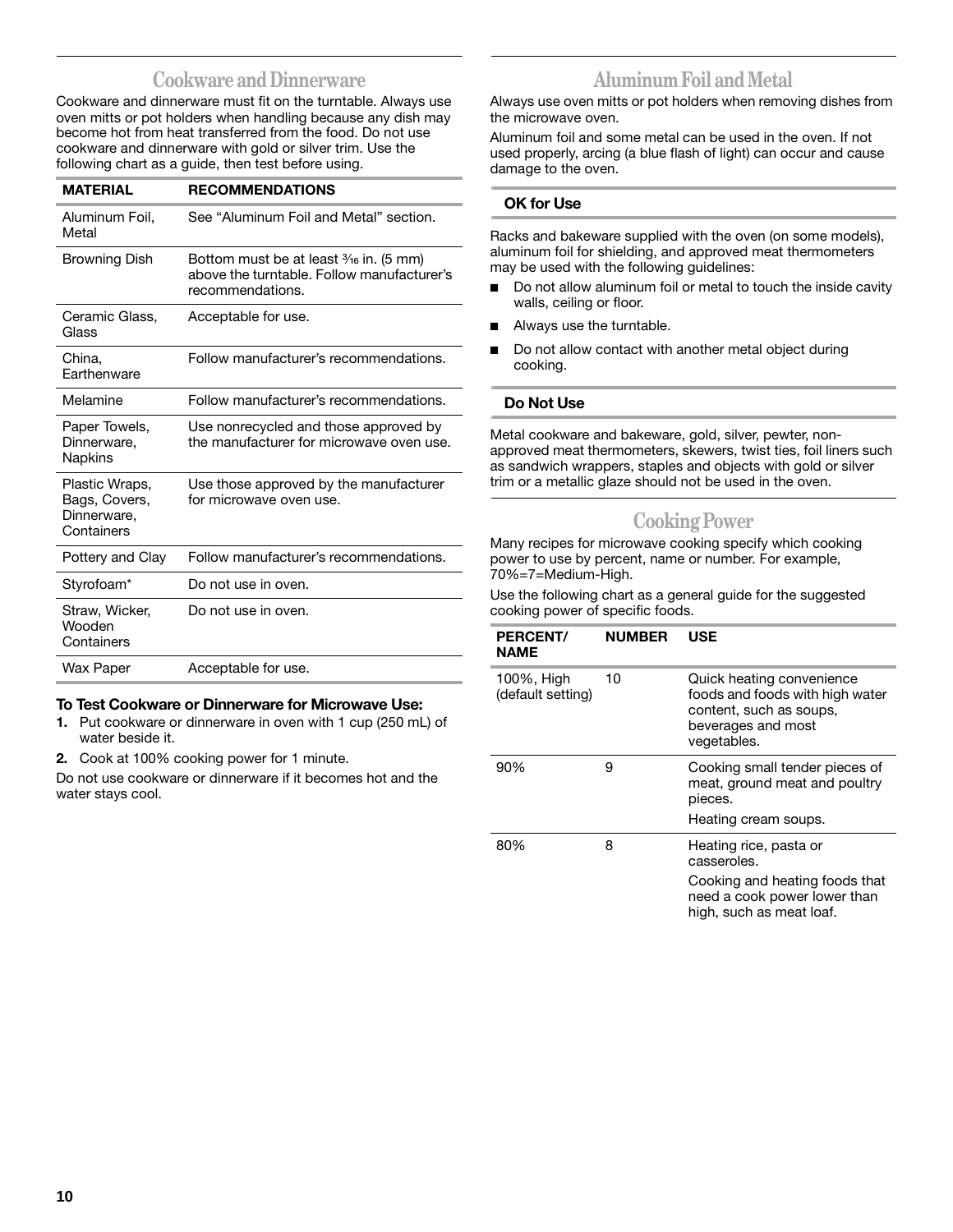| <b>PERCENT/</b><br><b>NAME</b> | <b>NUMBER</b> | USE                                                                                                                                         |
|--------------------------------|---------------|---------------------------------------------------------------------------------------------------------------------------------------------|
| 70%.<br>Medium-High            | 7             | Reheating a single serving of<br>food.                                                                                                      |
|                                |               | Cooking fish fillets.                                                                                                                       |
| 60%                            | 6             | Cooking sensitive foods such as<br>cheese and egg dishes,<br>pudding and custards.<br>Cooking non-stirrable<br>casseroles, such as lasagna. |
| 50%, Medium                    | 5             | Cooking ham, whole poultry,<br>whole fish and pot roasts.<br>Simmering stews.                                                               |
| 40%                            | 4             | Heating bread, rolls and<br>pastries.                                                                                                       |
| 30%, Medium-<br>Low, Defrost   | 3             | Defrosting bread, fish, meats,<br>poultry and precooked foods.                                                                              |
| 20%                            | 2             | Melting chocolate, butter and<br>marshmallows.                                                                                              |
|                                |               | Softening ice cream.                                                                                                                        |
| 10%, Low                       | 1             | Taking chill out of fruit.                                                                                                                  |
|                                |               | Softening butter and cheese.                                                                                                                |

## **Cooking**

## **To Use:**

**1.** Touch COOK TIME.

Touch number pads to enter cooking time.

**2.** Touch COOK POWER.

Touch number pad to enter power level, if other than 100%.

**3.** Touch START.

The display will count down the cook time.

When the cycle ends, "END" will appear in the display, 4 endof-cycle tones will sound, and then reminder tones will sound every minute for 15 minutes.

**4.** Touch CANCEL or open the door to clear the display and/or stop reminder tones.

The cook time and power may be changed at any time after touching START by repeating the above steps.



A sensor in the microwave oven detects humidity released from the food and automatically sets a cooking time based on the selected pad.

Use the following chart as a guide for the SENSOR pads.

| FOOD                 | <b>SERVING SIZE</b>                                          | <b>INSTRUCTIONS</b>                                                                                                                                                |
|----------------------|--------------------------------------------------------------|--------------------------------------------------------------------------------------------------------------------------------------------------------------------|
| Popcorn <sup>*</sup> | $3.5$ oz (100 g)<br>3 oz (85 g)<br>1.2-1.75 oz $(34-50)$ g)  | Pop only 1 package at a<br>time.                                                                                                                                   |
| Baked<br>Potatoes    | 1-4 medium.<br>10-13 oz (283-369 g)<br>each, similar in size | Pierce each one several<br>times with a fork. Place on<br>turntable around edges, at<br>least 1" (2.5 cm) apart. At<br>the end of cooking, let<br>stand 5 minutes. |
| Dinner<br>Plate      | 1 serving (1 plate),<br>8-16 oz (0.2-0.45 kg)                | Place food on plate, cover<br>with plastic wrap and vent.                                                                                                          |

\*Do not use regular paper bags or glassware. Listen for popping to slow to 1 pop every 1 or 2 seconds, then stop the cycle. Do not try to pop unpopped kernels. Use fresh bags of popcorn for optimal results. Cooking results may vary by brand and fat content. If using a microwave popcorn popper, follow manufacturer's instructions.

## **To Use the 6th SENSE™ System:**

Before using, make sure the microwave oven has been plugged in for at least 21/2 minutes, the room temperature is not above 95°F (35°C) and the outside of the container and microwave oven cavity are dry.

**1.** Touch one of the SENSOR pads.

The microwave oven will automatically turn on when POPCORN, BAKED POTATO or DINNER PLATE is touched.

The Progress Bar will show the approximate time remaining.

If more or less time is required (for BAKED POTATO and DINNER PLATE only), touch COOK POWER after the microwave oven starts to cook.

When the cycle ends, "END" will appear in the display, 4 endof-cycle tones will sound, and then reminder tones will sound every minute for 15 minutes.

**2.** Touch CANCEL or open the door to clear the display and/or stop reminder tones.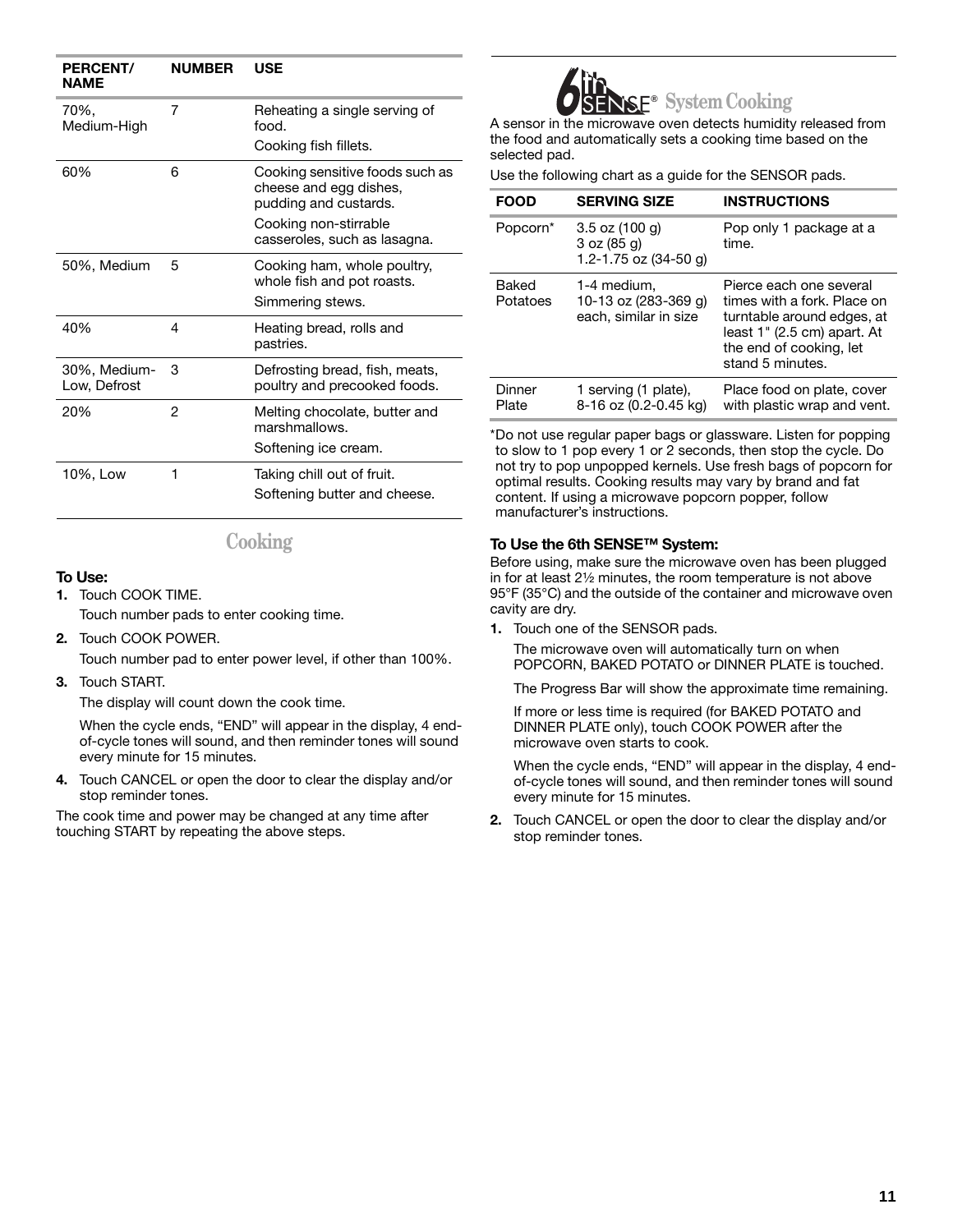## **Preset Cooking**

Times and cooking power have been preset for certain microwavable foods. Use the following chart as a guide.

| <b>FOOD</b>          | <b>CODE</b> | <b>QUANTITY/INSTRUCTION</b>                                                                             |
|----------------------|-------------|---------------------------------------------------------------------------------------------------------|
| Canned Vegetables    | 1           | $1-4$ cups<br>$(250 \text{ mL} - 1 \text{ L})$                                                          |
| Fresh Vegetables*    | 2           | 1-4 cups (250 mL-1 L)/<br>Add 1 tbsp (15 mL) water<br>per cup veg. Cover with<br>plastic and ventilate. |
| Frozen Vegetables*   | 3           | 1-4 cups (250 mL-1 L)/<br>Add 1 tbsp (15 mL) water<br>per cup veg. Cover with<br>plastic and ventilate. |
| Rice*                | 4           | $0.5 - 2$ cups (125-500 mL)                                                                             |
| French Toast, frozen | 5           | 1-4 pieces                                                                                              |
| Bacon**              | 6           | 1-6 pieces, average<br>thickness                                                                        |
| Frozen Entrée*       | 7           | 10-20 oz (283-565 g)/<br>Loosen, but do not remove<br>plastic.                                          |

\*Sensor function

\*\*Differences in the amount of fat, meat, thickness, and curing process affect results. Average is 16 slices per pound.

## **To Use Preset Cooking:**

- **1.** Touch COOK.
- **2.** Touch number pad from chart

or

Touch COOK repeatedly to scroll through foods.

**3.** Touch number pads to enter quantity (for Canned Vegetables, French Toast and Bacon only).

The sensor will determine quantities and cook times for Fresh Vegetables, Frozen Vegetables, Rice and Frozen Entrée.

Doneness may be adjusted at this time by touching COOK POWER.

**4.** Touch START.

The display will count down the cook time.

When the cycle ends, "END" will appear in the display, 4 endof-cycle tones will sound, and then reminder tones will sound every minute for 15 minutes.

**5.** Touch CANCEL or open the door to clear the display and/or stop reminder tones.

## **Beverage**

Beverages may be heated in the microwave oven by touching the BEVERAGE pad. One or two 8-oz (250 mL) cups can be heated automatically using this function.

## **To Use BEVERAGE:**

**1.** Touch BEVERAGE.

The display will show the setting for heating 1 cup.

- **2.** Touch BEVERAGE a second time to heat 2 cups.
	- The microwave oven will start 5 seconds after the appropriate number of cups to be heated is selected. The display will count down the cook time.

If more or less time is required, touch COOK POWER before the microwave oven starts to cook.

When the cycle ends, "END" will appear in the display, 4 endof-cycle tones will sound, and then reminder tones will sound every minute for 15 minutes.

**3.** Touch CANCEL or open the door to clear the display and/or stop reminder tones.

## **Cooking in Stages**

The oven can be set to cook at different cooking powers for various lengths of time, up to 3 stages.

Sensor cooking cannot be done in stages.

### **To Cook in Stages:**

- **1.** Touch COOK TIME.
- **2.** Touch number pads to enter length of time to cook during the 1st stage.
- **3.** Touch COOK POWER.
- **4.** Touch the number pad(s) using the Cooking Power chart to set the cooking power for the 1st stage.
- **5.** Repeat steps 1-4 for the 2nd and 3rd stages.
- **6.** Touch START.

The display will count down each of the cook times. A "1," "2" and "3" will appear on the display during their respective stages.

When the cycle ends, "END" will appear in the display, 4 endof-cycle tones will sound, and then reminder tones will sound every minute for 15 minutes.

**7.** Touch CANCEL or open the door to clear the display and/or stop reminder tones.

The cook time and cooking power of the cycling stage can be changed after touching START control without interrupting cooking.

**To Change Cook Time:** Touch COOK TIME. Use the number pads to enter the new cook time. Touch START.

**To Change Cooking Power:** Touch COOK POWER. Use the number pads to enter the new cooking power or repeatedly touch COOK POWER. Touch START.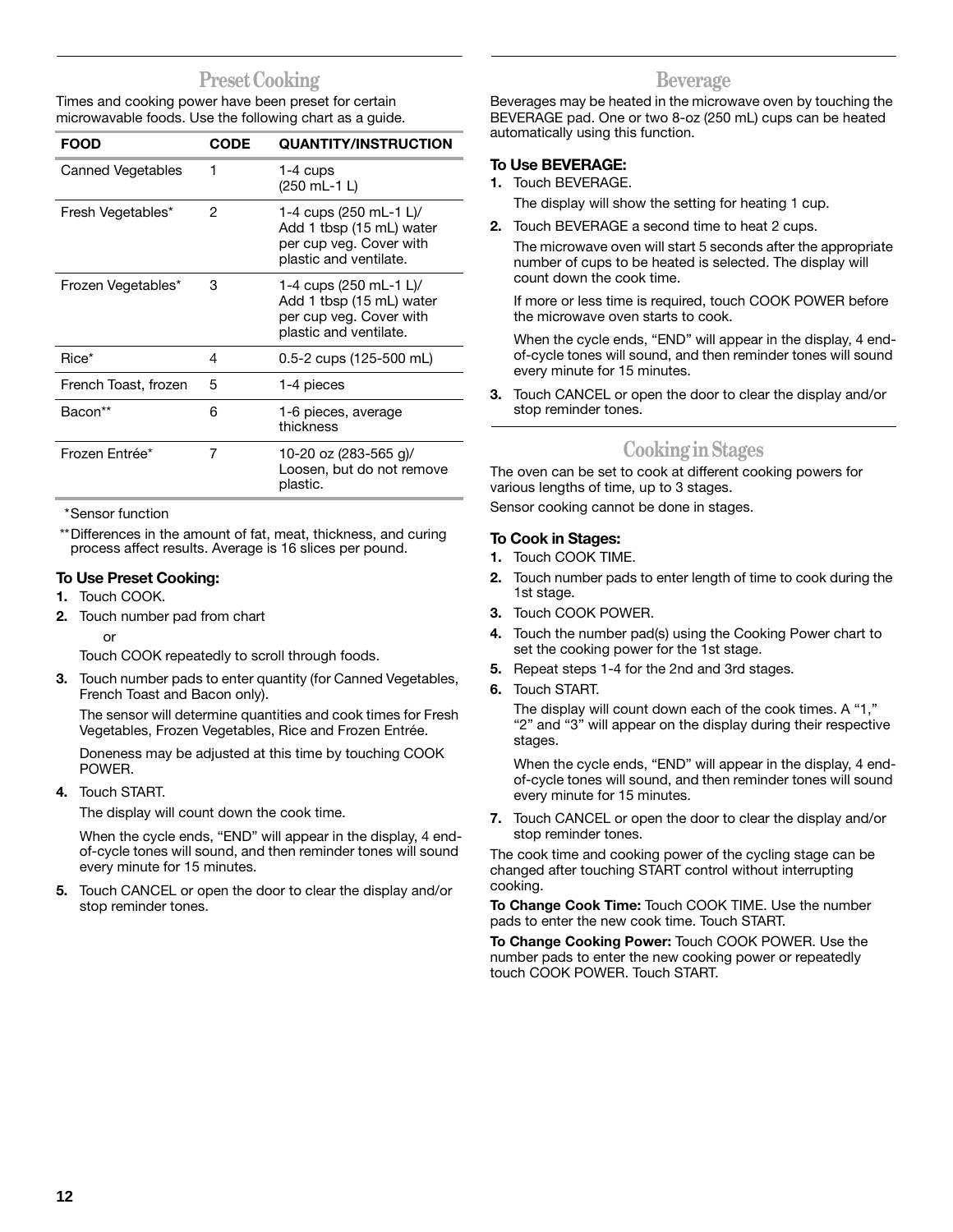## **Reheating**

Times and cooking power have been preset for reheating specific foods. Use the following chart as a guide.

| <b>FOOD</b>                                         | <b>CODE</b> | <b>QUANTITY/INSTRUCTION</b>                                    |
|-----------------------------------------------------|-------------|----------------------------------------------------------------|
| Pizza Slice*                                        | 1           | 1-3 slices, 4 oz (113 g) each                                  |
| Casserole                                           | 2           | 1-4 cups (250 mL-1 L)                                          |
| Soup*                                               | 3           | 1-4 cups (250 mL-1 L)/<br>Cover with plastic and<br>ventilate. |
| Sauce*                                              | 4           | 1-4 cups (250 mL-1 L)/<br>Cover with plastic and<br>ventilate. |
| Baked Goods<br>(example: medium<br>muffin or bagel) | 5           | 1-6 pieces, $2$ oz $(57$ g) each                               |

\*Sensor function

#### **To Use Reheat:**

- **1.** Touch REHEAT.
- **2.** Touch number pad from chart

or

Touch REHEAT repeatedly to scroll through foods.

**3.** Touch number pads to enter quantity for Casserole and Baked Goods only.

The sensor will determine quantities for Pizza Slice, Soup and Sauce.

Reheat time may be adjusted at this time by touching COOK POWER.

**4.** Touch START.

The display will count down the reheat time.

When the cycle ends, "END" will appear in the display, 4 endof-cycle tones will sound, and then reminder tones will sound every minute for 15 minutes.

**5.** Touch CANCEL or open the door to clear the display and/or stop reminder tones.

### **Two or More Plates**

Two 10¼" (26 cm) plates may be heated side by side, or 1 dish larger than the turntable, plus 2 plates on the cooking rack. For best results, halfway through heating, turn the plates (or larger dish) halfway around, and switch plates between top and bottom (if heating more than 2 plates). See "Cooking Rack" section.



The turntable must be turned off while heating 2 bottom plates or 1 larger dish. See "Turntable" section.

## **Defrosting**

The automatic Defrost control can be used or the microwave oven can be manually set to defrost.

- Food should be  $0^{\circ}F$  (-18 $^{\circ}C$ ) or colder at defrosting for optimal results.
- Unwrap foods and remove lids (from fruit juice) before defrosting.
- Shallow packages will defrost more quickly than deep blocks.
- Separate food pieces as soon as possible during or at the end of cycle for more even defrosting.
- Use small pieces of aluminum foil to shield parts of food such as chicken wings, leg tips and fish tails. See "Aluminum Foil and Metal" first.

The automatic Defrost control has 3 categories: Meat, Poultry and Fish. It should not be used for food left outside the freezer more than 20 minutes and frozen ready-made food. Use the following chart as a guide.

#### **MEAT**

| Beef: ground, steaks, roast,<br>stew         | The narrow or fatty areas of<br>irregular shaped cuts should<br>be shielded with foil before |
|----------------------------------------------|----------------------------------------------------------------------------------------------|
| Lamb: stew and chops                         | defrosting.                                                                                  |
| <i>Pork:</i> chops, ribs, roasts,<br>sausage | Do not defrost less than $\frac{1}{4}$ lb<br>(113 g) or two 4 oz (113 g)<br>patties.         |
|                                              | Place all meats in<br>microwavable baking dish.                                              |
| <b>POULTRY</b>                               |                                                                                              |
| Chicken: whole and cut up                    | Place in microwavable baking                                                                 |
| Cornish hens                                 | dish, chicken breast side up.<br>Remove giblets from whole                                   |
| Turkey: breast                               | chicken.                                                                                     |
| <b>FISH</b>                                  |                                                                                              |
| Fillets, Steaks, Whole,<br>Shellfish         | Place in microwavable baking<br>dish.                                                        |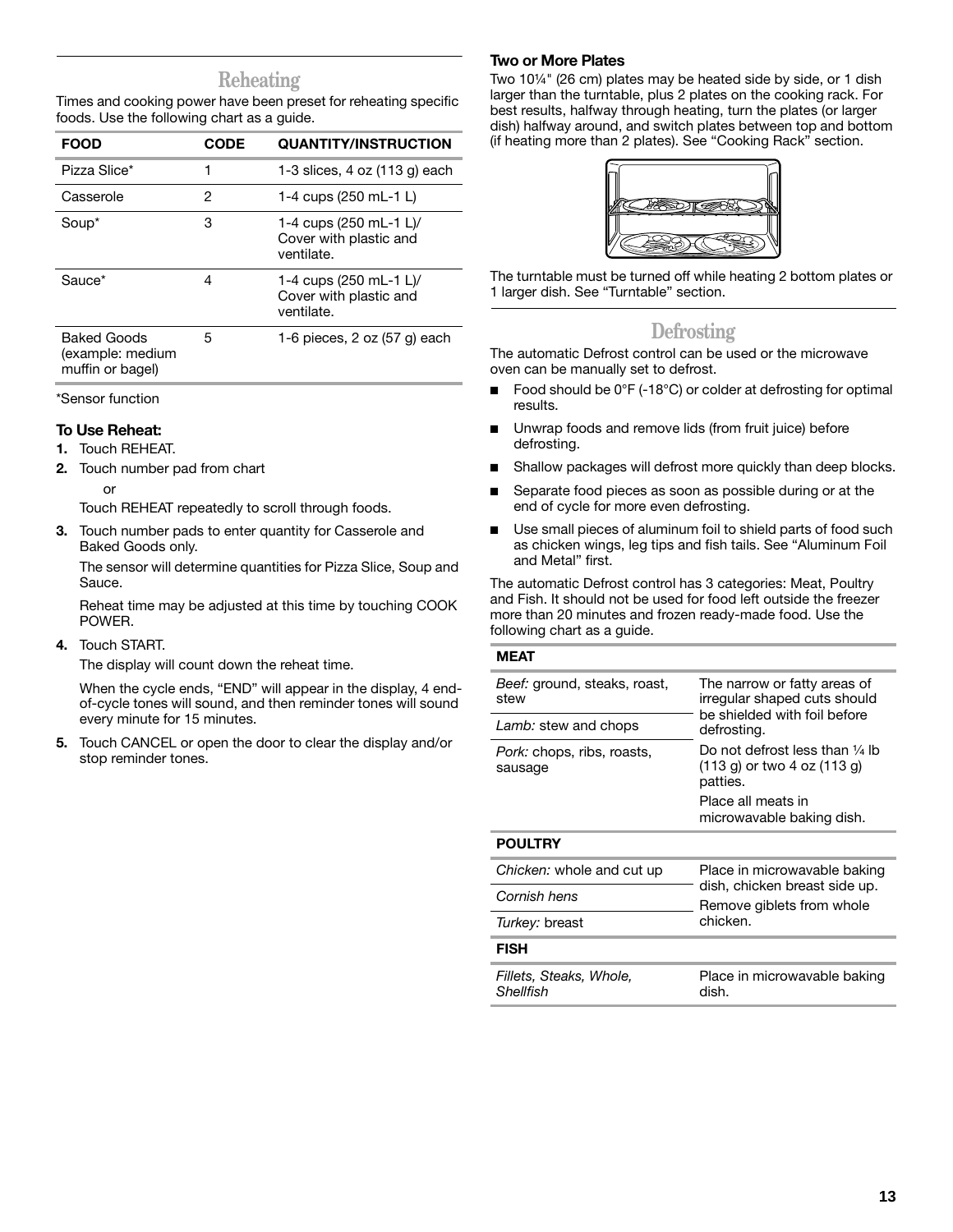## **To use the Defrost control:**

- **1.** Touch DEFROST.
- **2.** Touch 1 for Meat, 2 for Poultry or 3 for Fish

or

Touch DEFROST repeatedly to scroll through foods.

**3.** Touch the number pads to enter the weight.

Meats and Poultry can be set from 0.2 to 6.6 lb (90 g to 3 kg). Fish can be set from 0.2 to 4.4 lb (90 g to 2 kg).

Defrost time may be adjusted at this time by touching COOK POWER.

**4.** Touch START.

The display will count down the defrost time.

When the cycle ends, "END" will appear in the display, 4 endof-cycle tones will sound, and then reminder tones will sound every minute for 15 minutes.

**5.** Touch CANCEL or open the door to clear the display and/or stop reminder tones.

## **To Defrost manually:**

- **1.** Touch COOK TIME.
- **2.** Touch the number pads to set a length of time to defrost.
- **3.** Touch COOK POWER.
- **4.** Touch 3.
- **5.** Touch START.

The display will count down the defrost time.

When the cycle ends, "END" will appear in the display, 4 endof-cycle tones will sound, and then reminder tones will sound every minute for 15 minutes.

**6.** Touch CANCEL or open the door to clear the display and/or stop reminder tones.

**Soften**

The microwave oven uses low power to soften certain foods. Butter and cream cheese will be room temperature so they will be ready to use in a recipe. Ice cream will be softened enough to make scooping easier. Use the following chart as a guide.

| FOOD          | <b>CODE</b> | <b>SOFTEN</b><br><b>PAD</b> | <b>QUANTITY</b>                                  |
|---------------|-------------|-----------------------------|--------------------------------------------------|
| <b>Butter</b> |             | 1 time                      | 1, 2 or 3 sticks                                 |
| Ice cream     | 2           | 2 times                     | 16, 32 or 64 oz<br>(473, 946 or 1893 mL)         |
| Cream cheese  | 3           | 3 times                     | 3 oz or 8 oz<br>$(85 \text{ or } 227 \text{ q})$ |

## **To Soften:**

**1.** Touch SOFTEN.

The display will alternate between showing "SOFTN" and "PAD."

**2.** Touch SOFTEN repeatedly to scroll through the Soften menu items

or

Touch number pad to select Soften menu item.

**3.** Enter quantity of food items using the prompts in the display or the quantities from the chart above. Only pads valid for the selected food class will give a response.

Doneness may be adjusted at this time by touching COOK POWER.

**4.** Touch START.

The display will count down the soften time.

When the cycle ends, "END" will appear in the display, 4 endof-cycle tones will sound, and then reminder tones will sound every minute for 15 minutes.

**5.** Touch CANCEL or open the door to clear the display and/or stop reminder tones.

## **Melt**

The microwave oven uses low power to melt certain foods. The foods may not be completely melted when the program ends, but stirring the food will complete the melting. Use the following chart as a guide.

| <b>FOOD</b>                            | <b>CODE</b> | <b>MELT</b><br><b>PAD</b> | <b>QUANTITY</b>                 |
|----------------------------------------|-------------|---------------------------|---------------------------------|
| <b>Butter</b>                          |             | 1 time                    | 1, 2 or 3 sticks                |
| Chocolate (chips or<br>baking squares) | 2           | 2 times                   | 4 oz or 8 oz<br>(113 or 227 g)  |
| Cheese (processed<br>cheese food)      | 3           | 3 times                   | 8 oz or 16 oz<br>(227 or 454 g) |
| Marshmallows (large<br>or small)       | 4           | 4 times                   | 5 oz or 10 oz<br>(142 or 283 g) |

## **To Melt:**

**1.** Touch MELT.

The display will alternate between showing "MELT" and "PAD."

**2.** Touch MELT repeatedly to scroll through the Melt menu items or

Touch number pad to select Melt menu item.

**3.** Enter quantity of food items using the prompts in the display or the quantities from the chart above. Only pads valid for the selected food class will give a response.

Doneness may be adjusted at this time by touching COOK POWER.

**4.** Touch START.

The display will count down the melt time.

When the cycle ends, "END" will appear in the display, 4 endof-cycle tones will sound, and then reminder tones will sound every minute for 15 minutes.

**5.** Touch CANCEL or open the door to clear the display and/or stop reminder tones.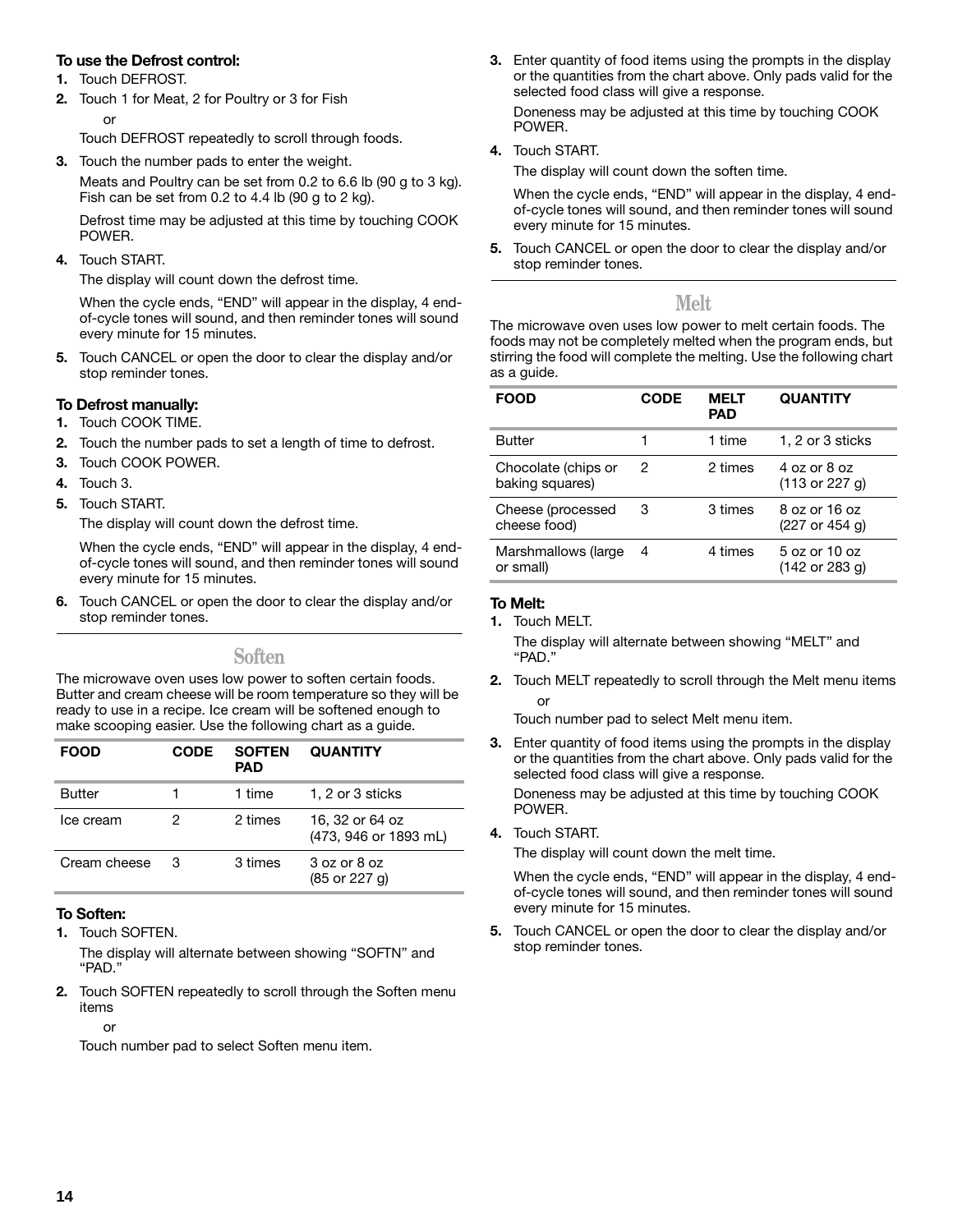## **Kids Menu**

The Kids Menu function is preset with cooking times and cook powers for several typical children's menu items that are cooked in the microwave oven. Use the following chart as a guide.

| <b>FOOD</b>                    | CODE | <b>KIDS MENU</b><br>PAD | <b>QUANTITY/</b><br><b>INSTRUCTION</b>                                           |
|--------------------------------|------|-------------------------|----------------------------------------------------------------------------------|
| Canned<br>pasta*               | 1    | 1 time                  | 1-4 servings/<br>Follow food label<br>instructions.                              |
| Frozen<br>Pizza                | 2    | 2 times                 | 5-7 oz (142-198 g)/<br>Follow food label<br>instructions.                        |
| Frozen<br>Meal                 | 3    | 3 times                 | 8, 10 or 12 oz (227,<br>283 or 340 g)/<br>Follow food label<br>instructions.     |
| Hot Dogs                       | 4    | 4 times                 | 1-4 pieces/<br>Use paper plate.<br>Cook without bun.                             |
| <b>Hot Cereal</b><br>(oatmeal) | 5    | 5 times                 | 1 or 2 servings/<br>Follow food label<br>instructions.                           |
| Chicken<br><b>Nuggets</b>      | 6    | 6 times                 | 1 or 2 servings/<br>Place nuggets on<br>paper plate covered<br>with paper towel. |

\*This function is not intended for meal-in-a-cup products.

### **To Use Kids Menu:**

**1.** Touch KIDS MENU.

The display will show "PAD -."

- **2.** Touch KIDS MENU repeatedly to scroll through the Kids Menu items
	- or

Touch number pad to select Kids Menu item.

The display will show the name of the selected menu item for 2-3 seconds, and then prompt for the quantity of food to be entered.

**3.** Enter quantity of food items using the prompts in the display or the quantities from the chart above. Only pads valid for the selected food class will give a response.

Doneness may be adjusted at this time by touching COOK POWER.

**4.** Touch START.

The display will count down the cook time.

When the cycle ends, "END" will appear in the display, 4 endof-cycle tones will sound, and then reminder tones will sound every minute for 15 minutes.

**5.** Touch CANCEL or open the door to clear the display and/or stop reminder tones.

## **Warm Hold**

## **WARNING**

## **Food Poisoning Hazard**

**Do not let food sit in oven more than one hour before or after cooking.**

## **Doing so can result in food poisoning or sickness.**

Hot cooked food can be kept warm in the microwave oven. Warm Hold can be used by itself or can be programmed to follow a cooking cycle. Opening the door during Warm Hold will cancel the function.

## **To Use:**

Put hot cooked food in the oven. Cover plates of food and foods that were cooked covered. Pastries, pies, turnovers, etc. should remain uncovered.

- **1.** Touch WARM HOLD.
- **2.** Touch START.

"WARM" will appear in the display during the entire cycle.

When the cycle ends, "END" will appear in the display, 4 endof-cycle tones will sound, and then reminder tones will sound every minute for 15 minutes.

**3.** Touch CANCEL or open the door to clear the display and/or stop reminder tones.

**To Set at end of cycle:** Touch WARM HOLD while setting a cooking cycle before touching START, or during cooking.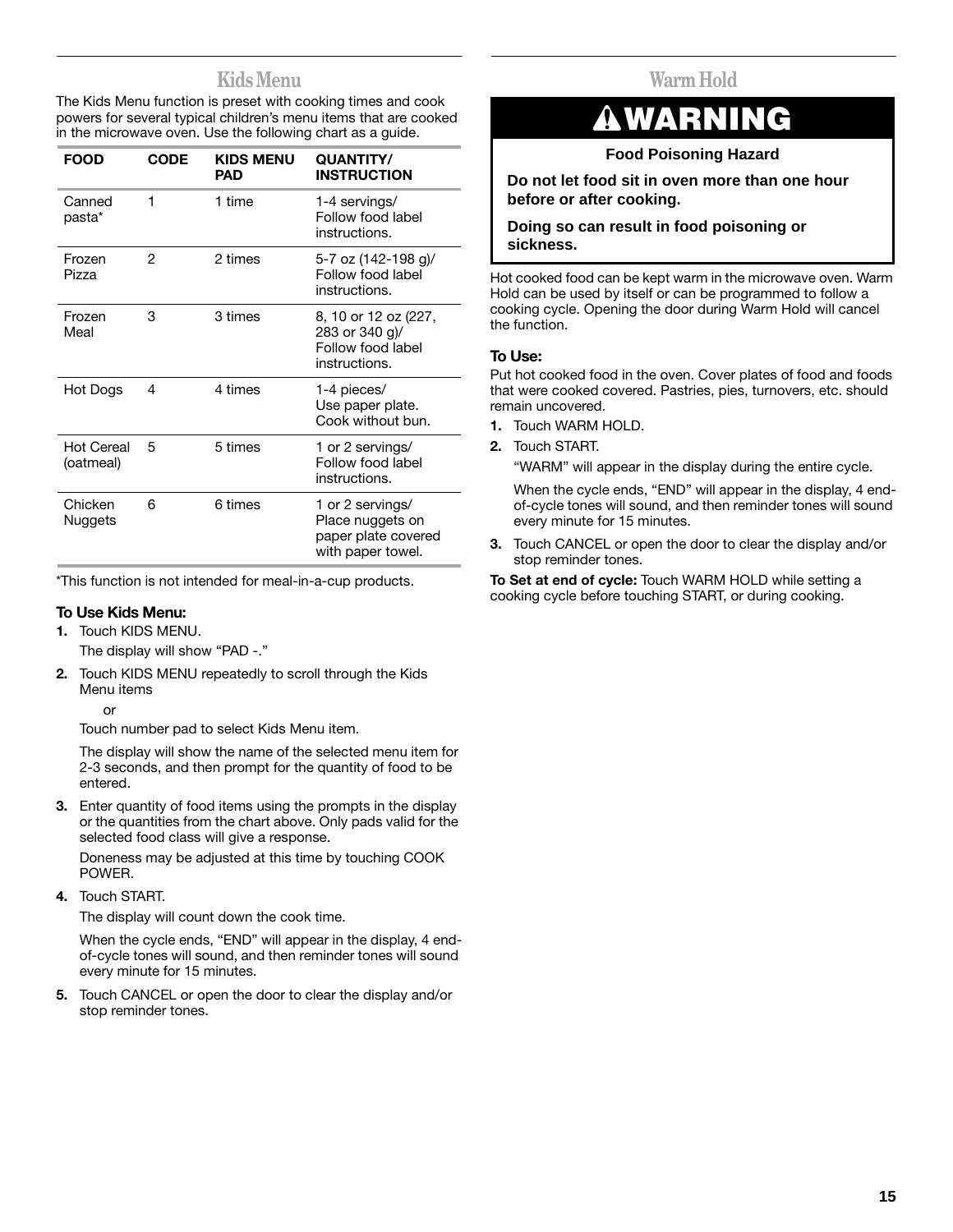## **MICROWAVE OVEN CARE**

## **General Cleaning**

**IMPORTANT:** Before cleaning, make sure all controls are off and the oven is cool. Always follow label instructions on cleaning products.

Soap, water and a soft cloth or sponge are suggested first unless otherwise noted.

## **GREASE FILTERS**

Do not use ammonia or corrosive cleaning agents such as lyebased oven cleaners.

Hot water and mild detergent:

Soak filters, then scrub and swish to remove embedded dirt and grease. Rinse well and shake to dry.

Dishwasher:

Wash separately, not with dirty dishes, because food can be trapped in the filters.

## **OVEN CAVITY**

Do not use soap-filled scouring pads, abrasive cleaners, steelwool pads, gritty washcloths or some recycled paper towels. Damage may occur.

The area where the oven door and frame touch when closed should be kept clean.

#### **Average soil**

■ Mild, nonabrasive soaps and detergents:

Rinse with clean water and dry with soft, lint-free cloth.

#### **Heavy soil**

■ Mild, nonabrasive soaps and detergents:

Heat 1 cup (250 mL) of water for 2 to 5 minutes in oven. Steam will soften soil. Rinse with clean water and dry with soft, lint-free cloth.

#### **Odors**

■ Lemon juice or vinegar:

Heat 1 cup (250 mL) of water with 1 tbsp (15 mL) of either lemon juice or vinegar for 2 to 5 minutes in oven.

#### **Microwave Inlet Cover**

The microwave inlet cover (see "Parts and Features") should be kept clean to avoid arcing and oven damage.

■ Wipe with wet cloth.

## **OVEN DOOR AND EXTERIOR**

The area where the oven door and frame touch when closed should be kept clean.

- Mild, nonabrasive soaps and detergents: Rinse with clean water and dry with soft, lint-free cloth.
- Glass cleaner and paper towels or nonabrasive plastic scrubbing pad:

Apply glass cleaner to towel, not directly to surface.

## **Stainless Steel (on some models)**

Do not use soap-filled scouring pads, abrasive cleaners, steelwool pads, gritty washcloths or some paper towels. Damage may occur.

Rub in direction of grain to avoid damaging.

- Stainless Steel Cleaner & Polish (not included):
- See "Assistance or Service" section to order.
- Liquid detergent or all-purpose cleaner:

Rinse with clean water and dry with soft, lint-free cloth.

Vinegar for hard water spots

## **TURNTABLE**

Replace turntable immediately after cleaning. Do not operate the microwave oven without the turntable in place.

- Mild cleanser and scouring pad
- **Dishwasher**

## **COOKING RACK**

Do not use abrasive cleansers or scrubbers.

- Mild cleanser, water and washcloth
- Do not place in dishwasher.

## **RACK SUPPORTS**

Clean often to avoid soil buildup. Soil buildup may lead to arcing and cause damage to the oven.

Do not attempt to remove supports from cavity walls.

Do not use soap-filled scouring pads, abrasive cleaners, steelwool pads, gritty washcloths or some recycled paper towels.

Mild, nonabrasive soap or detergent and washcloth, toothbrush or cotton swab:

Rinse with clean water and dry with soft, lint-free cloth.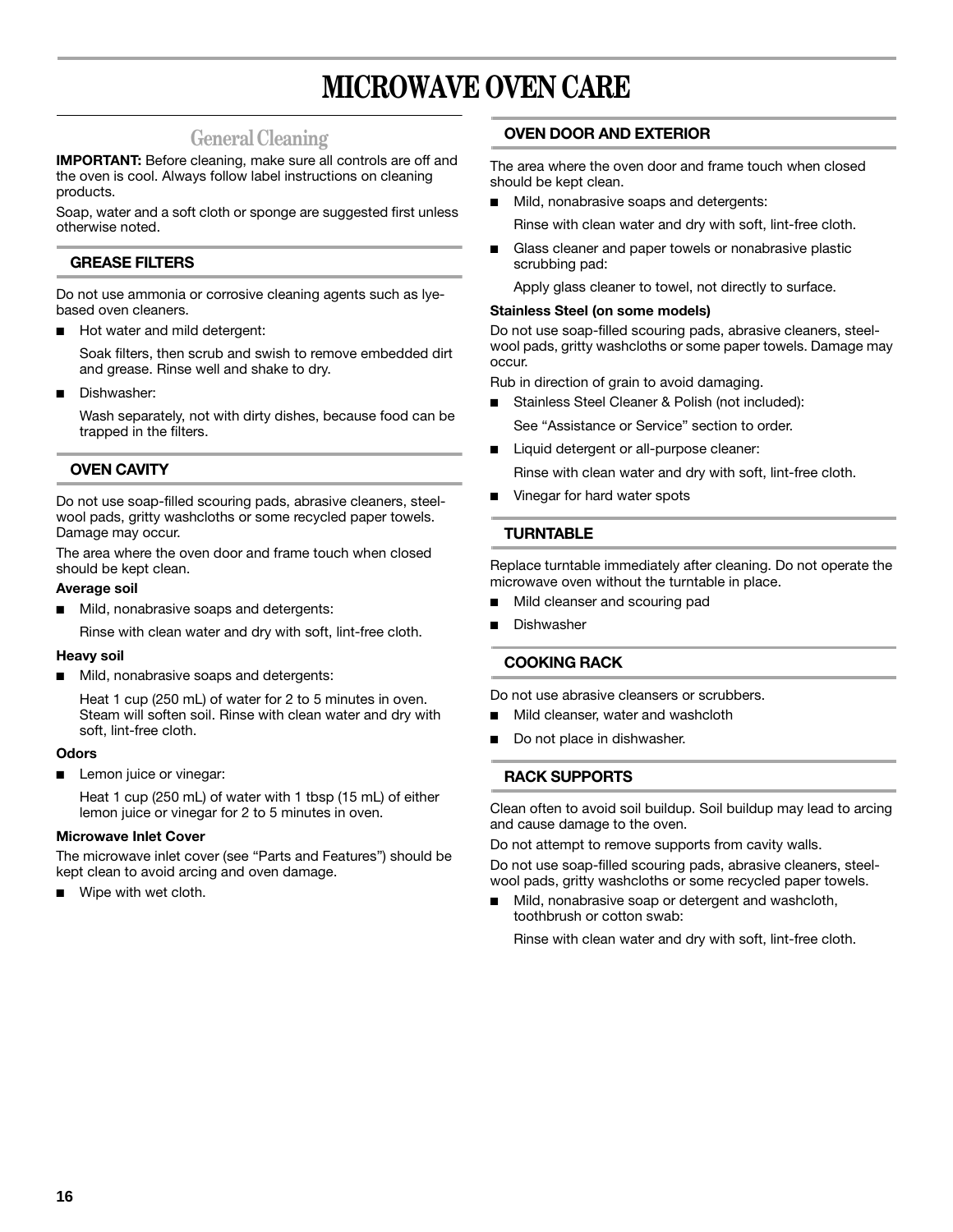## **Replacing Filters**

The grease filters should be removed and cleaned at least once a month. Do not operate the oven without the filters in place. The charcoal filters cannot be washed and should be replaced every 6 to 12 months. See "Assistance or Service" to reorder filters. See "General Cleaning" for cleaning instructions.

## **To Remove:**

**1.** Remove each of the grease filters by pushing the back of the filter up, grasping the tab, and sliding the filter to the back. Pull tab down until the filter drops out.



**2.** Remove each charcoal filter by pushing the filter toward the center of the oven until it is clear of the narrow outer lip. Swing the filter down and slide it out.



## **To Replace:**

- **1.** Replace each charcoal filter by positioning it above the wide lip near the center of the oven. Swing the filter up into position and slide it toward the narrow lip. The filter will now be held in position between the lips.
- **2.** Replace each grease filter by inserting the end without the tab into the frame. Swing other side up and slide into position.

## **Replacing Cooktop Light**

The cooktop light is a candelabra base bulb. See "Assistance or Service" section to reorder.

## **To Replace:**

- **1.** Unplug microwave oven or disconnect power.
- **2.** Remove the bulb cover mounting screw.



*A. Mounting screw*

- **3.** Replace light. Close bulb cover. Replace mounting screw.
- **4.** Plug in microwave oven or reconnect power.

## **Replacing Oven Light**

The oven light is a candelabra base bulb. It will automatically come on when the door is opened and when the oven is operating. See "Assistance or Service" section to reorder.

### **To Replace:**

- **1.** Unplug oven or disconnect power.
- **2.** Pull the vent grille out.



**3.** Lift up the bulb cover.



- *A. Bulb cover*
- **4.** Replace light. Close bulb cover.
- **5.** Slide the bottom of the vent grille into place. Push the top until it snaps into place.



**6.** Plug in oven or reconnect power.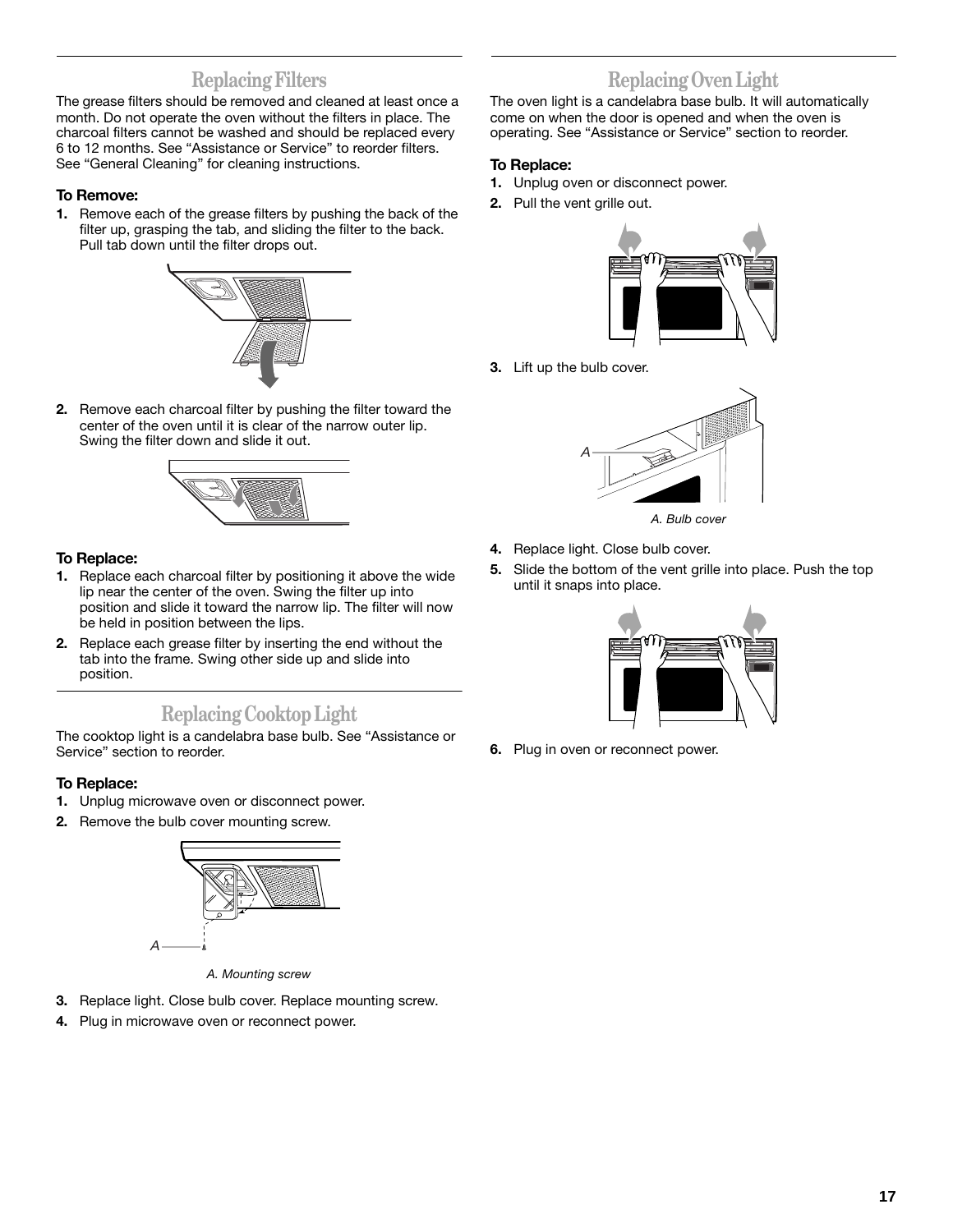## **TROUBLESHOOTING**

**Try the solutions suggested here first in order to avoid the cost of an unnecessary service call.**

#### **Nothing will operate**

- Has a household fuse blown or has the circuit breaker **tripped?** Replace the fuse or reset the circuit.
- **Is the appliance wired properly?** See Installation Instructions.

#### **Oven will not operate**

- Is the door completely closed? Firmly close door.
- **Is a spacer (on some models) attached to the inside of the door?**

Remove spacer, then firmly close door.

- Is the electronic oven control set correctly? See "Microwave Oven Control" section.
- On some models, is the Child Lock set? See "Child Lock" section.
- **Is the magnetron working properly?** Try to heat 1 cup (250 mL) of cold water for 2 minutes at 100% cooking power. If water does not heat, call for service. See "Assistance or Service" section.

#### **Oven makes humming noise**

This is normal and occurs when the power supply switches the magnetron on and off.

#### **Oven door looks wavy**

This is normal and will not affect performance.

#### **Turntable will not operate**

- Is the turntable properly in place? Make sure turntable is correct side up and is sitting securely on the turntable support.
- **Is the turntable support operating properly?** Remove turntable. Remove and replace turntable support. Replace turntable. Place 1 cup (250 mL) of water on the turntable, then restart oven. If it still is not working, call for service. See "Assistance or Service" section. Do not operate the oven without turntable and turntable support working properly.

#### **Turntable rotates both directions**

This is normal and depends on motor rotation at the beginning of the cycle.

#### **Display shows messages**

- **Is the display showing ":"?** There has been a power failure or the clock time has been turned off. See "Display" section to clear display. See "Clock" section to reset the clock or to turn it on.
- Is the display showing a letter followed by a number? See "Display" section to clear. If it reappears, call for service. See "Assistance or Service" section.

#### **Display shows time countdown, but is not operating**

- **Is the Timer in use?** See "Timer" section.
- On some models, is the Demo Mode in use? See "Demo Mode" section.

#### **Tones are not sounding**

Are tones turned off? See "Tones" section.

#### **Steam is coming from the vent grille**

Some steam is normal.

#### **Fan running slower than usual**

**Has the oven been stored in a cold area?** The fan will run slower until the oven warms up to normal room temperature.

#### **Cooking times seem too long**

- **Is the cooking power set properly?** See "Cooking Power" section.
- Are large amounts of food being heated? Larger amounts of food need longer cooking times.
- Is the incoming voltage less than specified in "Microwave **Oven Safety?"** Have a qualified electrician check the electrical system in the home.

#### **Radio, TV or cordless phone interference**

- Is the microwave oven plugged into the same outlet? Try a different outlet.
- Is the radio or TV receiver near the microwave oven? Move the receiver away from the microwave oven, or adjust the radio or TV antenna.
- Are the microwave oven door and sealing surfaces clean? Make sure these areas are clean.

#### Is the cordless phone frequency 2.4 GHz? Some 2.4 GHz-based cordless phones and home wireless networks may experience static or noise while the oven is on. Use a corded phone or a different frequency cordless phone, or avoid using these items during oven operation.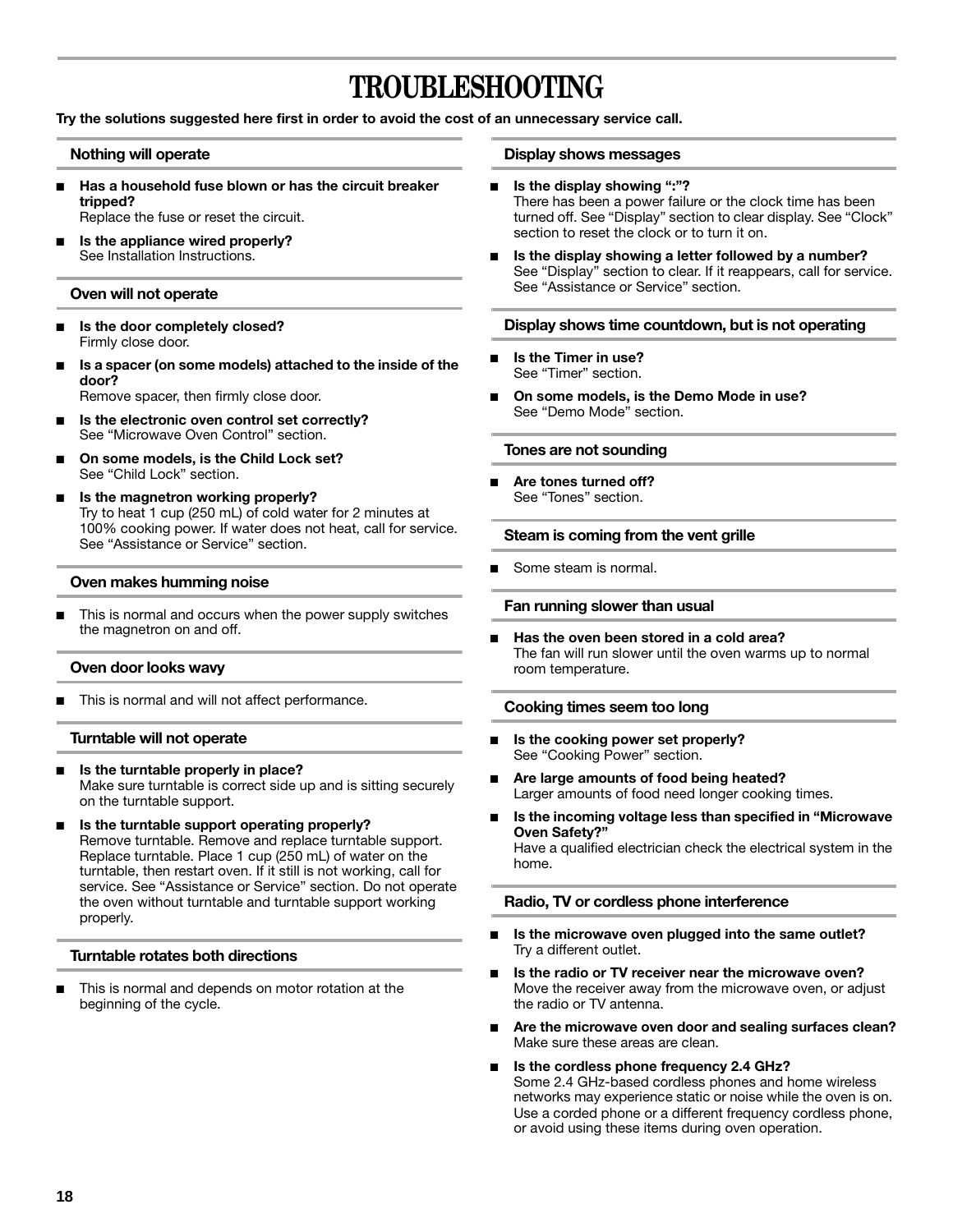## **ASSISTANCE OR SERVICE**

Before calling for assistance or service, please check "Troubleshooting." It may save you the cost of a service call. If you still need help, follow the instructions below.

When calling, please know the purchase date and the complete model and serial number of your appliance. This information will help us to better respond to your request.

## **If you need replacement parts**

If you need to order replacement parts, we recommend that you use only FSP® replacement parts. FSP® replacement parts will fit right and work right because they are made with the same precision used to build every new WHIRLPOOL® appliance.

To locate FSP® replacement parts in your area, call our Customer Interaction Center telephone number or your nearest Whirlpool designated service center.

## **In the U.S.A.**

Call the Whirlpool Customer Interaction Center toll free: **1-800-253-1301.**

## **Our consultants provide assistance with:**

- Features and specifications on our full line of appliances.
- Installation information.
- Use and maintenance procedures.
- Accessory and repair parts sales.
- Specialized customer assistance (Spanish speaking, hearing impaired, limited vision, etc.).
- Referrals to local dealers, repair parts distributors, and service companies. Whirlpool designated service technicians are trained to fulfill the product warranty and provide afterwarranty service, anywhere in the United States.

To locate the Whirlpool designated service company in your area, you can also look in your telephone directory Yellow Pages.

## **For further assistance**

If you need further assistance, you can write to Whirlpool Corporation with any questions or concerns at:

Whirlpool Brand Home Appliances Customer Interaction Center 553 Benson Road Benton Harbor, MI 49022-2692

Please include a daytime phone number in your correspondence.

## **Replacement Parts**

| Turntable<br>Part No. 4393799                            | Grease Filters<br>Part No. 8184003                                                                                 |
|----------------------------------------------------------|--------------------------------------------------------------------------------------------------------------------|
| <b>Turntable Support and Rollers</b><br>Part No. 8184102 | <b>Charcoal Filters</b><br>Part No. 8184002                                                                        |
| <b>Turntable Rollers</b><br>Part No. 4393861             | Cooktop and Microwave<br>Light Bulb<br>Part No. 8183993<br>Stainless Steel Cleaner &<br>Polish<br>Part No. 8171420 |
| Turntable Hub<br>Part No. 8183949                        |                                                                                                                    |
| Cooking Rack<br>Part No. 8184052                         |                                                                                                                    |